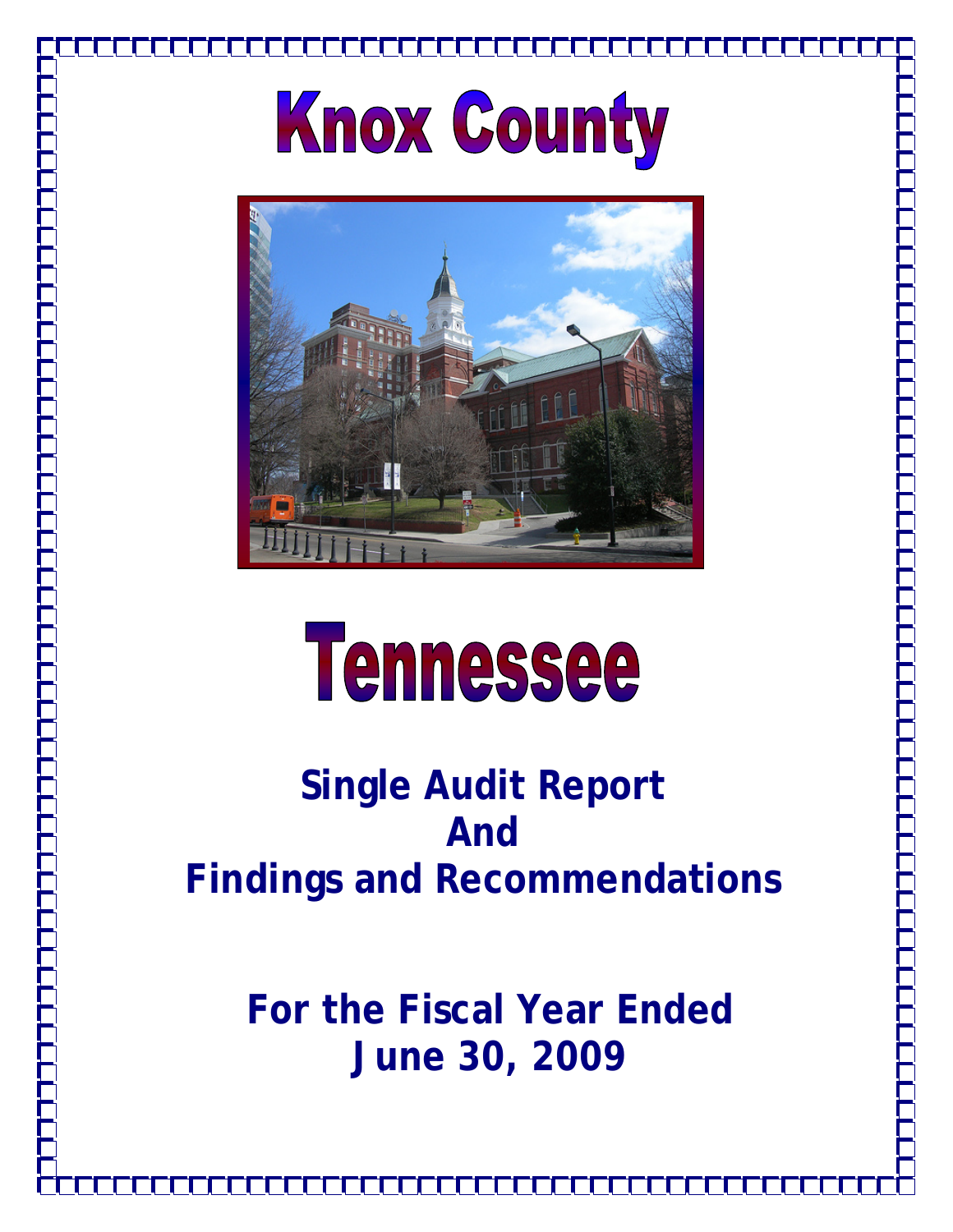# **Table of Contents**

|                                                                                                                                                                                                                                     | Page |
|-------------------------------------------------------------------------------------------------------------------------------------------------------------------------------------------------------------------------------------|------|
| Report on Internal Control Over Financial Reporting and on Compliance and Other Matters<br>Based on an Audit of Financial Statements Performed in Accordance with Government<br><b>Auditing Standards</b>                           |      |
| Report on Compliance with Requirements Applicable to Each Major Program and on Internal<br>Control Over Compliance in Accordance with OMB Circular A-133 and on the Schedules of<br><b>Expenditures of Federal and State Awards</b> | 3    |
| Schedule of Expenditures of Federal Awards for the Year ended June 30, 2009                                                                                                                                                         | 5    |
| Schedule of Expenditures of State Awards for the Year ended June 30, 2009                                                                                                                                                           | 13   |
| Notes to Schedules of Expenditures of Federal and State Awards for the<br>Year ended June 30, 2009                                                                                                                                  | 16   |
| Schedule of Findings and Questioned Costs                                                                                                                                                                                           | 18   |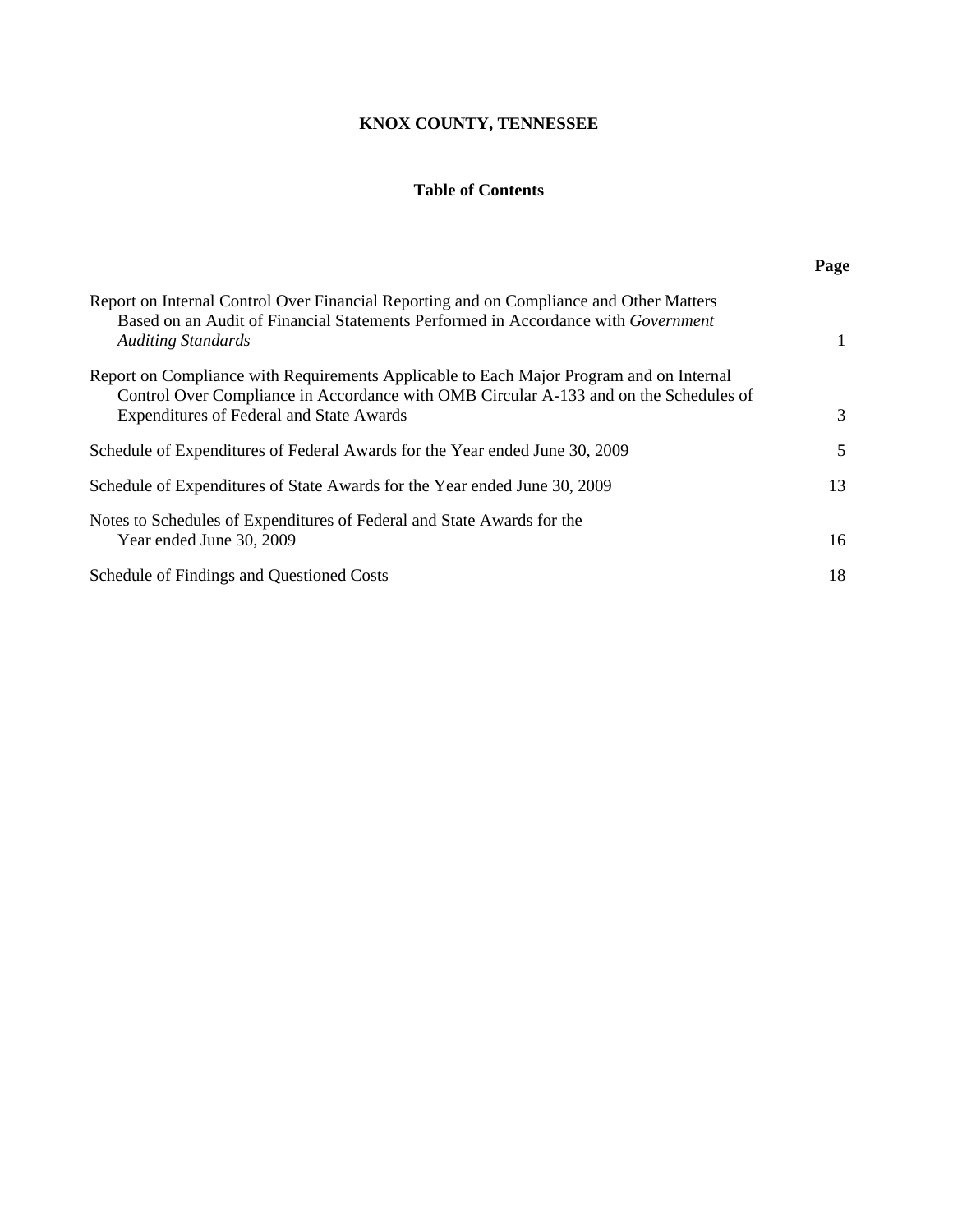

 **KPMG LLP**  401 Commerce Street, Suite 1000 Nashville, TN 37219-2422

# **Report on Internal Control Over Financial Reporting and on Compliance and Other Matters Based on an Audit of Financial Statements Performed in Accordance with** *Government Auditing Standards*

Knox County Mayor and the County Commissioners of Knox County, Tennessee:

We have audited the financial statements of the governmental activities, the aggregate discretely presented component units, each major fund, and the aggregate remaining fund information of Knox County, Tennessee (the County) as of and for the year ended June 30, 2009, which collectively comprise the County's basic financial statements, and have issued our report thereon dated November 25, 2009. Our report was modified to include a reference to other auditors. We conducted our audit in accordance with auditing standards generally accepted in the United States of America and the standards applicable to financial audits contained in *Government Auditing Standards*, issued by the Comptroller General of the United States. Other auditors audited the financial statements of the Student Activity Funds agency fund of the Knox County Board of Education, a discretely presented component unit of Knox County, Tennessee, as of and for the year ended June 30, 2009. This report does not include the results of the other auditors' testing of internal control over financial reporting or compliance and other matters that are reported on separately by those auditors.

# **Internal Control over Financial Reporting**

In planning and performing our audit, we considered the County's internal control over financial reporting as a basis for designing our auditing procedures for the purpose of expressing our opinions on the financial statements, but not for the purpose of expressing an opinion on the effectiveness of the County's internal control over financial reporting. Accordingly, we do not express an opinion on the effectiveness of the County's internal control over financial reporting.

A deficiency in internal control over financial reporting exists when the design or operation of a control does not allow management or employees, in the normal course of performing their assigned functions, to prevent, or detect and correct misstatements on a timely basis. A material weakness is a deficiency, or combination of deficiencies, in internal control over financial reporting, such that there is a reasonable possibility that a material misstatement of the County's financial statements will not be prevented, or detected and corrected on a timely basis.

Our consideration of internal control over financial reporting was for the limited purpose described in the first paragraph of this section and was not designed to identify all deficiencies in internal control over financial reporting that might be deficiencies, significant deficiencies, or material weaknesses. We did not identify any deficiencies in internal control over financial reporting that we consider to be material weaknesses, as defined above.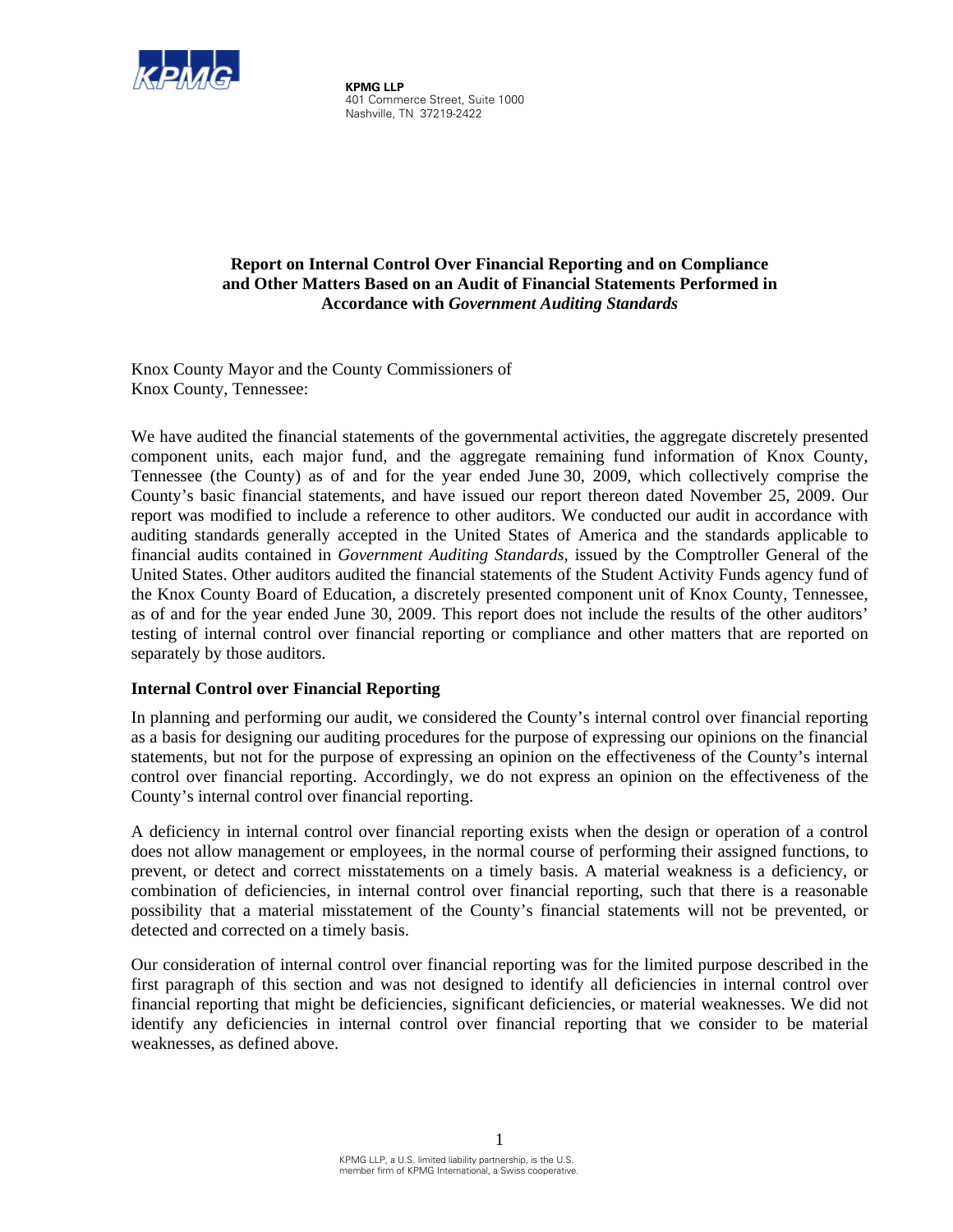

# **Compliance and Other Matters**

As part of obtaining reasonable assurance about whether the County's financial statements are free of material misstatement, we performed tests of its compliance with certain provisions of laws, regulations, contracts, and grant agreements, noncompliance with which could have a direct and material effect on the determination of financial statement amounts. However, providing an opinion on compliance with those provisions was not an objective of our audit, and accordingly, we do not express such an opinion. The results of our tests disclosed no instances of noncompliance or other matters that are required to be reported under *Government Auditing Standards*.

This report is intended solely for the information and use of the audit committee, management, and others within the organization, and is not intended to be and should not be used by anyone other than these specified parties.

KPMG LLP

November 25, 2009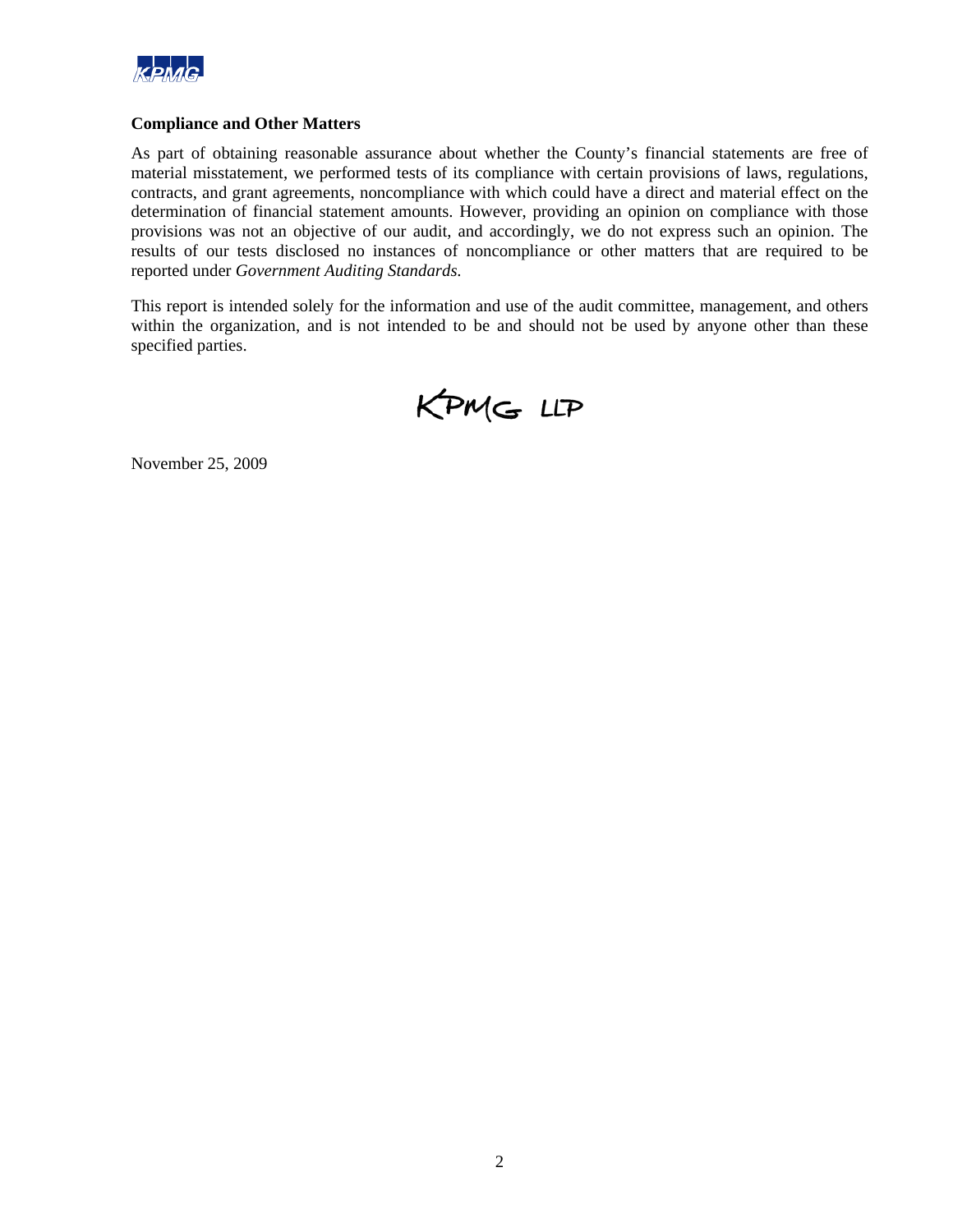

 **KPMG LLP**  401 Commerce Street, Suite 1000 Nashville, TN 37219-2422

# **Report on Compliance with Requirements Applicable to Each Major Program and on Internal Control Over Compliance in Accordance with OMB Circular A-133 and on the Schedules of Expenditures of Federal and State Awards**

Knox County Mayor and the County Commissioners of Knox County, Tennessee:

# **Compliance**

We have audited the compliance of Knox County, Tennessee (the County) with the types of compliance requirements described in the U.S. Office of Management and Budget (OMB) *Circular A-133 Compliance Supplement* that are applicable to each of its major federal programs for the year ended June 30, 2009. The County's major federal programs are identified in the summary of auditor's results section of the accompanying schedule of findings and questioned costs. Compliance with the requirements of laws, regulations, contracts, and grants applicable to each of its major federal programs is the responsibility of the County's management. Our responsibility is to express an opinion on the County's compliance based on our audit.

We conducted our audit of compliance in accordance with auditing standards generally accepted in the United States of America; the standards applicable to financial audits contained in *Government Auditing Standards*, issued by the Comptroller General of the United States; and OMB Circular A-133, *Audits of States, Local Governments, and Non-Profit Organizations*. Those standards and OMB Circular A-133 require that we plan and perform the audit to obtain reasonable assurance about whether noncompliance with the types of compliance requirements referred to above that could have a direct and material effect on a major federal program occurred. An audit includes examining, on a test basis, evidence about the County's compliance with those requirements and performing such other procedures as we considered necessary in the circumstances. We believe that our audit provides a reasonable basis for our opinion. Our audit does not provide a legal determination of the County's compliance with those requirements.

In our opinion, the County complied, in all material respects, with the requirements referred to above that are applicable to each of its major federal programs for the year ended June 30, 2009.

# **Internal Control Over Compliance**

The management of the County is responsible for establishing and maintaining effective internal control over compliance with the requirements of laws, regulations, contracts, and grants applicable to federal programs. In planning and performing our audit, we considered the County's internal control over compliance with the requirements that could have a direct and material effect on a major federal program in order to determine our auditing procedures for the purpose of expressing our opinion on compliance, but not for the purpose of expressing an opinion on the effectiveness of internal control over compliance. Accordingly, we do not express an opinion on the effectiveness of the County's internal control over compliance.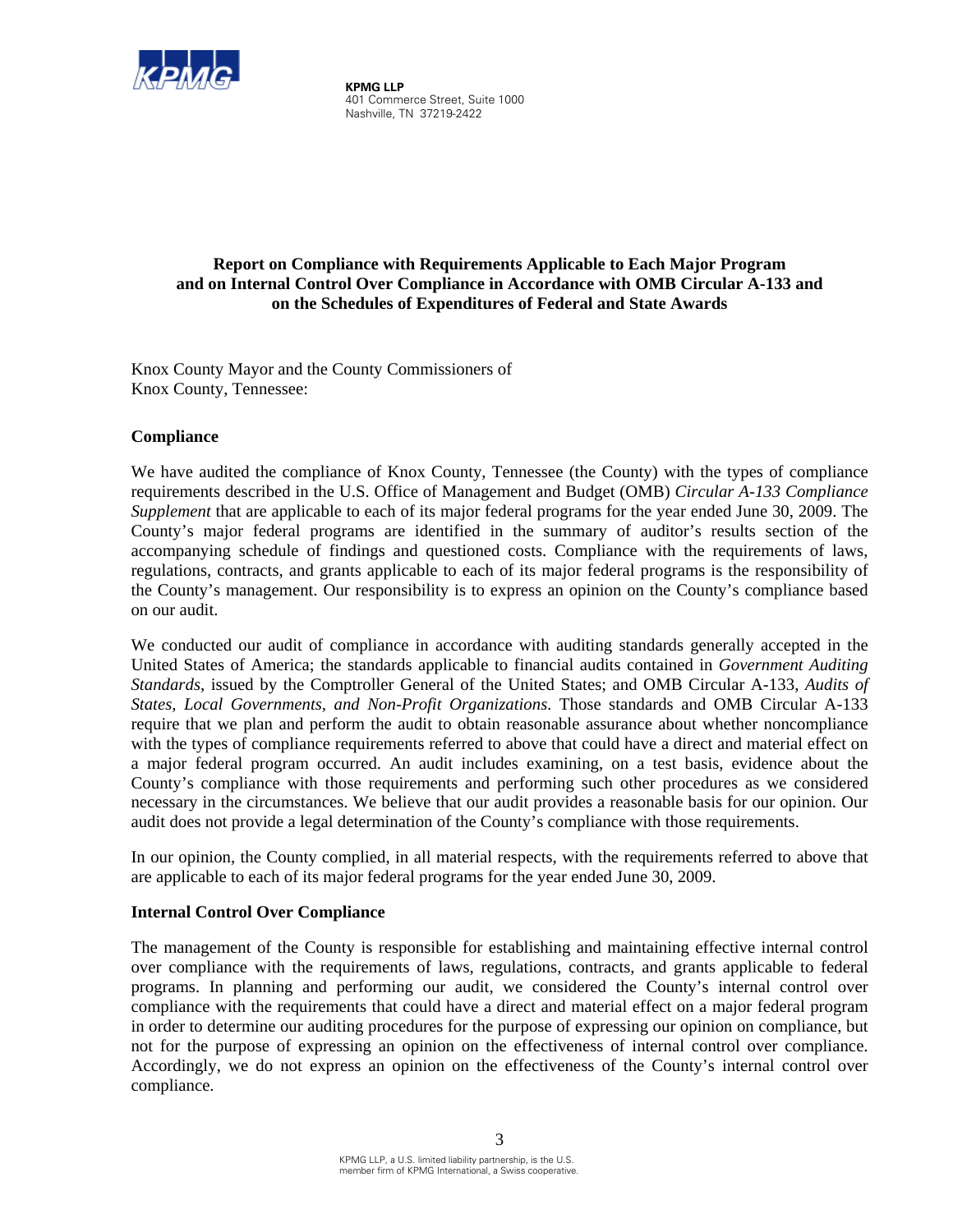

Our consideration of internal control over compliance was for the limited purpose described in the preceding paragraph and would not necessarily identify all deficiencies in the entity's internal control that might be significant deficiencies or material weaknesses as defined below. However, as discussed below, we identified a deficiency in internal control over compliance that we consider to be a material weakness.

A control deficiency in an entity's internal control over compliance exists when the design or operation of a control does not allow management or employees, in the normal course of performing their assigned functions, to prevent or detect noncompliance with a type of compliance requirement of a federal program on a timely basis. A significant deficiency is a control deficiency, or combination of control deficiencies, that adversely affects the entity's ability to administer a federal program such that there is more than a remote likelihood that noncompliance with a type of compliance requirement of a federal program that is more than inconsequential will not be prevented or detected by the entity's internal control. We consider the deficiency in internal control over compliance described in the accompanying schedule of findings and questioned costs, Finding 2009-01, to be a significant deficiency.

A material weakness is a significant deficiency, or combination of significant deficiencies, that results in more than a remote likelihood that material noncompliance with a type of compliance requirement of a federal program will not be prevented or detected by the entity's internal control. Of the significant deficiencies in internal control over compliance described in the accompanying schedule of findings and questioned costs, we consider Finding 2009-01 to be a material weakness.

The County's response to the finding identified in our audit is described in the accompanying schedule of findings and questioned costs. We did not audit the County's response, and accordingly, we express no opinion on it.

# **Schedules of Expenditures of Federal and State Awards**

We have audited the financial statements of the governmental activities, the business-type activities, the aggregate discretely presented component units, each major fund, and the aggregate remaining fund information of the County as of and for the year ended June 30, 2009, which collectively comprise the County's basic financial statements, and have issued our report thereon dated November 25, 2009. Our audit was performed for the purpose of forming opinions on the financial statements that collectively comprise the County's basic financial statements. The accompanying Schedules of Expenditures of Federal and State Awards are presented for purposes of additional analysis as required by OMB Circular A-133 and the State of Tennessee, and are not a required part of the basic financial statements. Such information has been subjected to the auditing procedures applied in the audit of the basic financial statements and, in our opinion, are fairly stated, in all material respects, in relation to the basic financial statements taken as a whole.

This report is intended solely for the information and use of the audit committee, management, and others within the County, and federal and state awarding agencies and pass-through entities, and is not intended to be and should not be used by anyone other than these specified parties.

KPMG LLP

November 25, 2009, except for Compliance and Internal Control over Compliance, as to which the date is December 18, 2009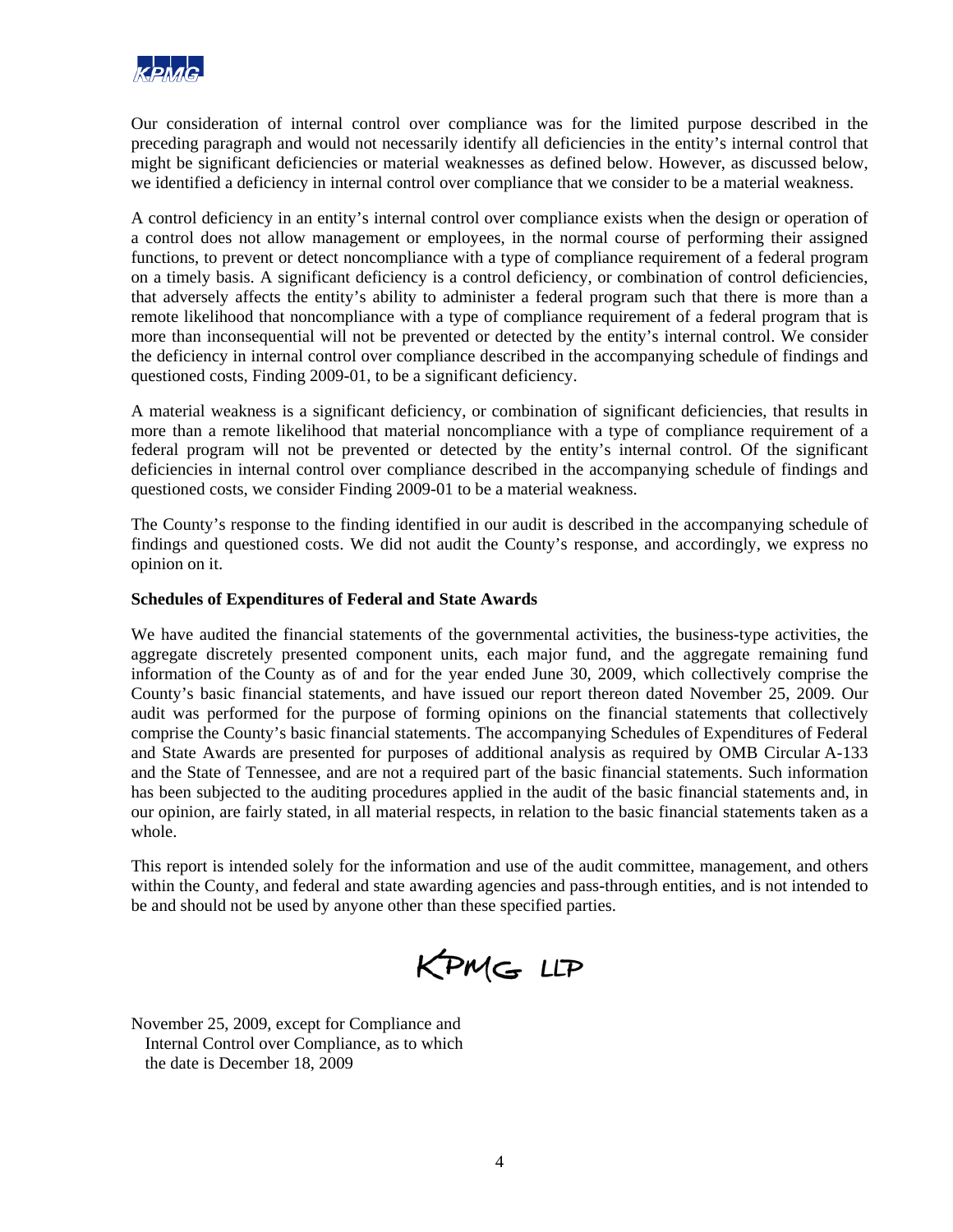# *SCHEDULE OF EXPENDITURES OF FEDERAL AWARDS*

| Federal Grantor/Pass-through                                      | Federal<br><b>CFDA</b> | Pass Through<br><b>Entity Identifying</b> | Federal       |
|-------------------------------------------------------------------|------------------------|-------------------------------------------|---------------|
| Grantor/Program or Cluster Title                                  | Number                 | Number                                    | Expenditures  |
|                                                                   |                        |                                           |               |
| <b>Knox County, Tennessee (Primary Government):</b>               |                        |                                           |               |
| U.S. Department of Agriculture:                                   |                        |                                           |               |
| Passed through Tennessee Department of Health:                    |                        |                                           |               |
| Special Supplemental Nutrition Program:                           |                        |                                           |               |
| Women, Infants, and Children (WIC)                                | 10.557                 | GG-08-22721-00                            | \$<br>196,100 |
| Women, Infants, and Children (WIC)                                | 10.557                 | GG-09-26592-00                            | 771,552       |
| <b>Total Program</b>                                              | 10.557                 |                                           | 967,652       |
| Total U.S. Department of Agriculture                              |                        |                                           | 967,652       |
| U.S. Department of Housing and Urban Development Direct Programs: |                        |                                           |               |
| Direct Programs:                                                  |                        |                                           |               |
| <b>Community Development Block Grant</b>                          | 14.218                 | B-05-UC-47-0001                           | 698,308       |
| <b>HOME</b> Investment Partnerships Programs                      | 14.239                 | M-00-UC-47-0204                           | 320,355       |
| Economic Development Initiative Special Projects                  | 14.246                 | B04SPTN0749                               | 23,772        |
| Total U.S. Department of Housing and Urban Development            |                        |                                           | 1,042,435     |
| U.S. Department of Justice:                                       |                        |                                           |               |
| Direct Programs:                                                  |                        |                                           |               |
| Edward Byrne Memorial Formula Grant Program:                      |                        |                                           |               |
| Drug Court                                                        | 16.579                 | Z-05-025532-00                            | 485,984       |
| Edward Byrne Memorial Justice Assistance Grant                    | 16.579                 | 2008-DJ-BX-0453                           | 57,980        |
| Edward Byrne Memorial Justice Assistance Grant                    | 16.579                 | 2007-DJ-BX-0485                           | 77,520        |
| Edward Byrne Memorial Justice Assistance Grant                    | 16.579                 | 2006-DJ-BX-0729                           | 29,023        |
| Edward Byrne Memorial Justice Assistance Grant                    | 16.579                 | 2005-DJ-BX-0234                           | 49,498        |
| <b>Total Program</b>                                              | 16.579                 |                                           | 700,005       |
| <b>Bulletproof Vest</b>                                           | 16.607                 | N/A                                       | 1,407         |
| Organized Crime Drug Enforcement Task Forces                      | N/A                    | SE-TNE-191H                               | 24,326        |
| Safe Streets - FBI Overtime Reimbursement                         | N/A                    | 281D-KX-61230                             | 19,074        |
| Total U.S. Department of Justice Direct Programs                  |                        |                                           | 744,812       |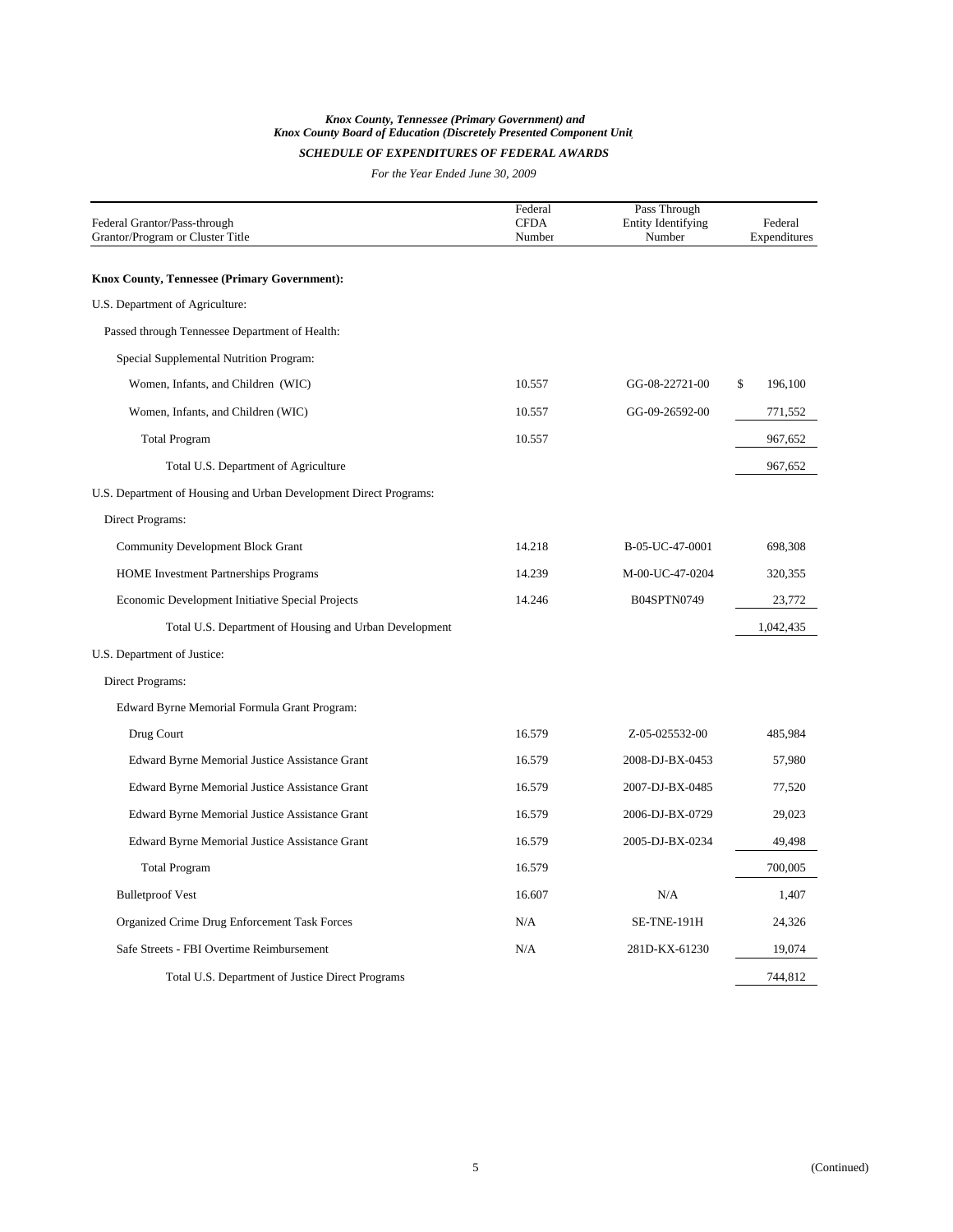# *SCHEDULE OF EXPENDITURES OF FEDERAL AWARDS*

| Federal Grantor/Pass-through<br>Grantor/Program or Cluster Title     | Federal<br><b>CFDA</b><br>Number | Pass Through<br><b>Entity Identifying</b><br>Number | Federal<br>Expenditures |
|----------------------------------------------------------------------|----------------------------------|-----------------------------------------------------|-------------------------|
| <b>Knox County, Tennessee (Primary Government) (continued):</b>      |                                  |                                                     |                         |
| U.S. Department of Justice (continued):                              |                                  |                                                     |                         |
| Passed through the Tennessee Department of Children's Services:      |                                  |                                                     |                         |
|                                                                      |                                  |                                                     |                         |
| Juvenile Court Accountability Incentive Grant Program:               | 16.523                           | GG-08-22855-00                                      | \$<br>34,087            |
| Juvenile Court Accountability Incentive Grant                        |                                  |                                                     |                         |
| Juvenile Court Accountability Incentive Grant                        | 16.523                           | GG-09-26614-00                                      | 4,131                   |
| <b>Total Program</b>                                                 | 16.523                           |                                                     | 38,218                  |
| Public Defender - Commission on Children & Youth Program:            |                                  |                                                     |                         |
| Public Defender - Commission on Children & Youth                     | 16.540                           | GG-09-213552-00                                     | 17,647                  |
| Public Defender - Commission on Children & Youth                     | 16.540                           | GG-08-22765-00                                      | 7,995                   |
| <b>Total Program</b>                                                 | 16.540                           |                                                     | 25,642                  |
| Total Passed through the Tennessee Department of Children's Services |                                  |                                                     | 63,860                  |
| Total U.S. Department of Justice                                     |                                  |                                                     | 808,672                 |
| Department of Transportation Federal Highway Administration:         |                                  |                                                     |                         |
| Passed through Tennessee Dept. of Transportation:                    |                                  |                                                     |                         |
| Sheriff's Alcohol Countermeasures                                    | 20.607                           | Z-08-024033-00                                      | 25,595                  |
| Total Department of Transportation Federal Highway Administration    |                                  |                                                     | 25,595                  |
| National Foundation on the Arts and the Humanities:                  |                                  |                                                     |                         |
| Passed through Tennessee Secretary of State:                         |                                  |                                                     |                         |
| <b>Library Services</b>                                              | 45.310                           | GG-08-24864-00                                      | 15,444                  |
| Total National Foundation on the Arts and the Humanities             |                                  |                                                     | 15,444                  |
| <b>Environmental Protection Agency Direct Programs:</b>              |                                  |                                                     |                         |
| Air Pollution Program:                                               |                                  |                                                     |                         |
| Air Pollution Control Section 105                                    | 66.001                           | A-00408307-1                                        | 248,222                 |
| Air Pollution Section 103 Clean Air Monitoring                       | 66.001                           | PM-96497608-0                                       | 126,276                 |
| <b>Total Program</b>                                                 | 66.001                           |                                                     | 374,498                 |
| <b>Water Quality</b>                                                 | 66.463                           | CP-96455806                                         | 96,533                  |
| <b>Total Environmental Protection Agency</b>                         |                                  |                                                     | 471,031                 |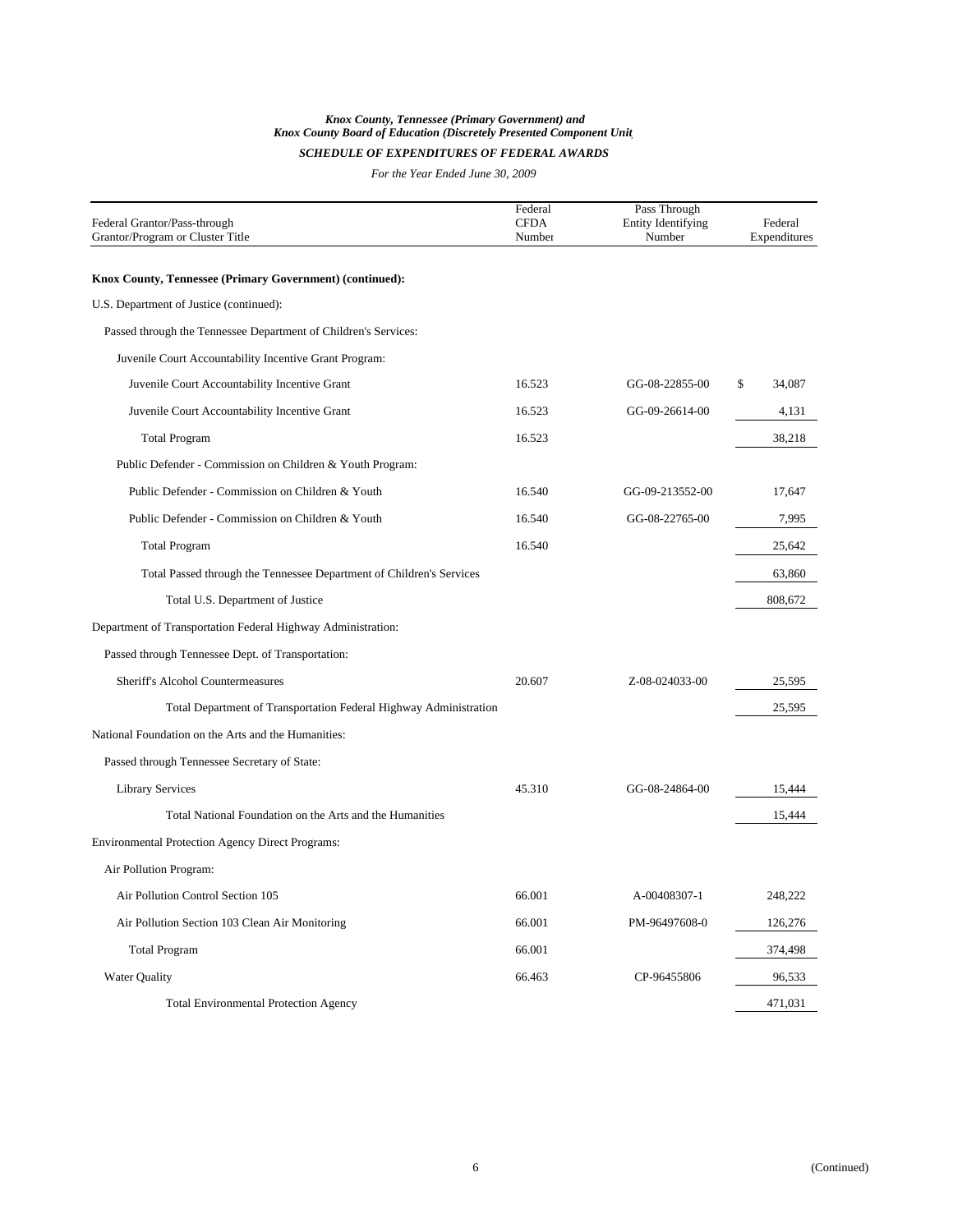# *SCHEDULE OF EXPENDITURES OF FEDERAL AWARDS*

| Federal Grantor/Pass-through<br>Grantor/Program or Cluster Title | Federal<br><b>CFDA</b><br>Number | Pass Through<br><b>Entity Identifying</b><br>Number | Federal<br>Expenditures |
|------------------------------------------------------------------|----------------------------------|-----------------------------------------------------|-------------------------|
| Knox County, Tennessee (Primary Government) (continued):         |                                  |                                                     |                         |
| U.S. Election Assistance Commission:                             |                                  |                                                     |                         |
| Passed through Tennessee Department of State:                    |                                  |                                                     |                         |
| Help America Vote Act Requirements Payments                      | 90.401                           | 7-09-217234.00                                      | 4,800<br>S              |
| Total U.S. Election Assistance Commission                        |                                  |                                                     | 4,800                   |
| U. S. Department of Health and Human Services:                   |                                  |                                                     |                         |
| Passed through Tennessee Department of Health:                   |                                  |                                                     |                         |
| <b>Tuberculosis Nursing</b>                                      | 93.116                           | GG-09-25487-00                                      | 122,171                 |
| <b>Family Planning Services</b>                                  | 93.217                           | GU-09-25168-00                                      | 300,600                 |
| <b>Immunization Programs:</b>                                    |                                  |                                                     |                         |
| Immunization                                                     | 93.268                           | GG-08-25868-00                                      | 59,803                  |
| Immunization                                                     | 93.268                           | GG-09-27308-00                                      | 72,813                  |
| <b>Total Program</b>                                             | 93.268                           |                                                     | 132,616                 |
| Disease Control and Prevention Program:                          |                                  |                                                     |                         |
| <b>Emergency Preparedness Pandemic</b>                           | 93.283                           | GG-08-22530-01                                      | 41,074                  |
| <b>Emergency Preparedness Pandemic</b>                           | 93.283                           | GG-09-26118-01                                      | 561,080                 |
| <b>Tobacco Prevention</b>                                        | 93.283                           | GG-08-25868-00                                      | 48,398                  |
| <b>Tobacco Prevention</b>                                        | 93.283                           | GG-09-25868-01                                      | 17,019                  |
| <b>Total Program</b>                                             | 93.283                           |                                                     | 667,571                 |
| HIV Consortia and Case Management Program:                       |                                  |                                                     |                         |
| HIV Consortia and Case Management Services                       | 93.917                           | GG-08-24599-00                                      | 257,422                 |
| HIV Consortia and Case Management Services                       | 93.917                           | GG-09-27894-00                                      | 109,798                 |
| <b>Total Program</b>                                             | 93.917                           |                                                     | 367,220                 |
| <b>Breast and Cervical Cancer</b>                                | 93.919                           | GG-09-25173-00                                      | 55,000                  |
| HIV Prevention Program:                                          |                                  |                                                     |                         |
| <b>HIV</b> Prevention                                            | 93.940                           | GG-07-12716-00                                      | 49,669                  |
| <b>HIV</b> Prevention                                            | 93.940                           | GG-08-23489-00                                      | 68,203                  |
| <b>Total Program</b>                                             | 93.940                           |                                                     | 117,872                 |
| <b>Community Prevention</b>                                      | 93.959                           | GG-09-26815-00                                      | 27,500                  |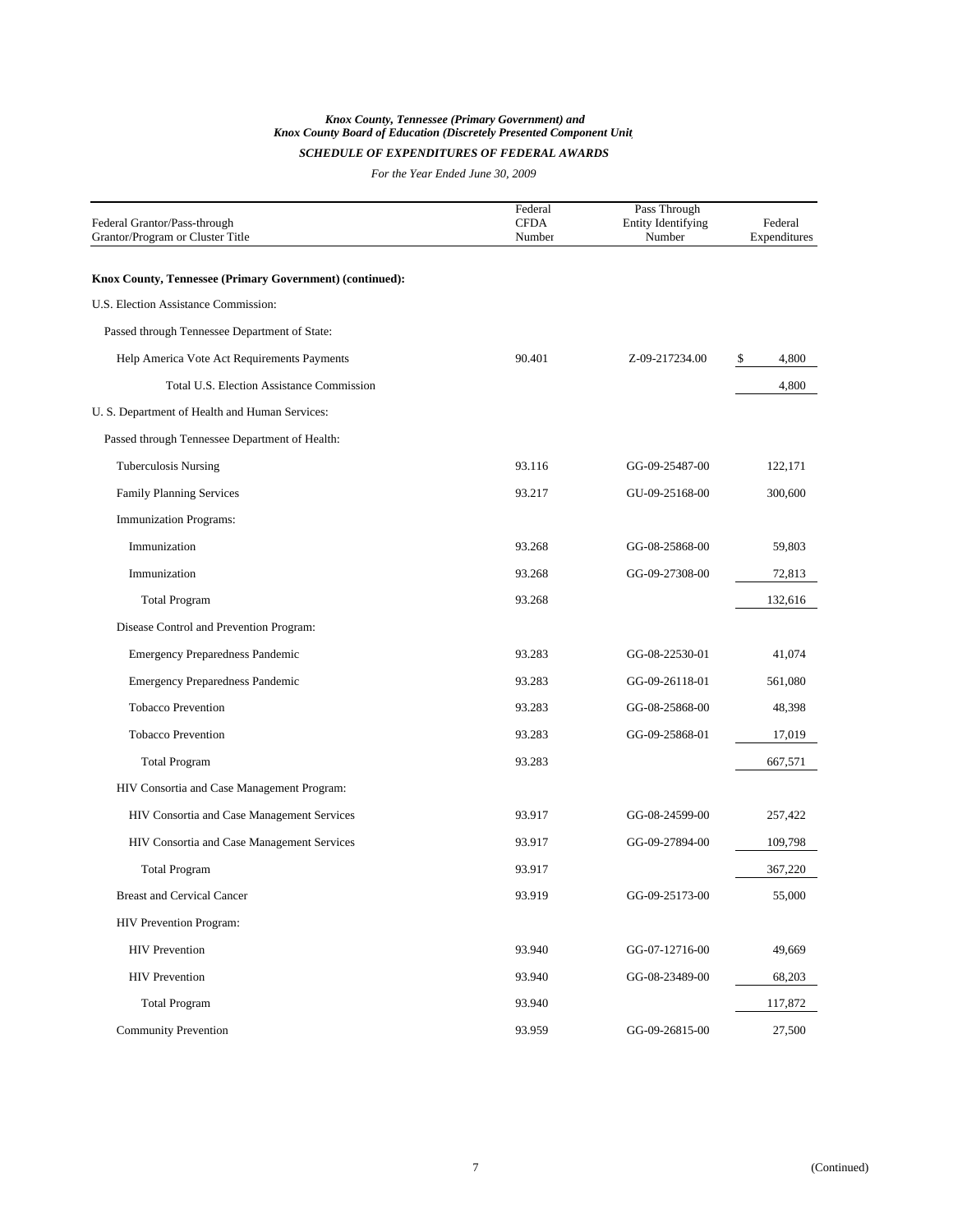# *SCHEDULE OF EXPENDITURES OF FEDERAL AWARDS*

| Federal Grantor/Pass-through<br>Grantor/Program or Cluster Title | Federal<br><b>CFDA</b><br>Number | Pass Through<br><b>Entity Identifying</b><br>Number | Federal<br>Expenditures |
|------------------------------------------------------------------|----------------------------------|-----------------------------------------------------|-------------------------|
| Knox County, Tennessee (Primary Government) (continued):         |                                  |                                                     |                         |
| U. S. Department of Health and Human Services (continued):       |                                  |                                                     |                         |
| Passed through Tennessee Department of Health (continued):       |                                  |                                                     |                         |
|                                                                  |                                  |                                                     |                         |
| Preventive Health Services Program:                              |                                  |                                                     |                         |
| Infertility Youth Screening Project                              | 93.977                           | GG-08-23486-00                                      | 34,150<br>\$            |
| Infertility Youth Screening Project                              | 93.977                           | GG-09-26917-00                                      | 36,773                  |
| <b>Sexually Transmitted Disease</b>                              | 93.977                           | GG-08-23489-00                                      | 60,127                  |
| <b>Sexually Transmitted Disease</b>                              | 93.977                           | GG-09-28498-00                                      | 66,717                  |
| <b>Total Program</b>                                             | 93.977                           |                                                     | 197,767                 |
| Preventive Health and Health Services Program:                   |                                  |                                                     |                         |
| Rape Prevention                                                  | 93.991                           | GG-09-25908-00                                      | 30,400                  |
| <b>Health Promotion</b>                                          | 93.991                           | GG-09-26173-00                                      | 61,500                  |
| <b>Total Program</b>                                             | 93.991                           |                                                     | 91,900                  |
| Maternal and Child Health Services Program:                      |                                  |                                                     |                         |
| Children's Special Services                                      | 93.994                           | GG-09-25205-00                                      | 67,371                  |
| Maternal and Child Health Services                               | 93.994                           | GU-09-25168-00                                      | 306,300                 |
| <b>Total Program</b>                                             | 93.994                           |                                                     | 373,671                 |
| Total Passed through Tennessee Department of Health              |                                  |                                                     | 2,453,888               |
| Passed through Tennessee Department of Human Services:           |                                  |                                                     |                         |
| Child Support Enforcement IV-D                                   | 93.563                           | GG-09-25452-01                                      | 393,850                 |
| Total U.S. Department of Health and Human Services               |                                  |                                                     | 2,847,738               |
| U.S. Department of Homeland Security:                            |                                  |                                                     |                         |
| Passed through Tennessee Emergency Management Agency:            |                                  |                                                     |                         |
| Hurricane Gustav Relief Program                                  | 97.036                           | FEMA-1786-DR-LA                                     | 18,999                  |
| Passed through Tennessee Department of Military:                 |                                  |                                                     |                         |
| State Domestic Preparedness Equipment Program:                   |                                  |                                                     |                         |
| Homeland Security 2008                                           | 97.004                           | GG-3958                                             | 1,800                   |
| Homeland Security 2007                                           | 97.004                           | GG-08-24520-00                                      | 266,377                 |
| Homeland Security 2006                                           | 97.004                           | GG-07-23623-00                                      | 291,525                 |
| <b>Total Program</b>                                             | 97.004                           |                                                     | 559,702                 |
| Total U.S. Department of Homeland Security                       |                                  |                                                     | 578,701                 |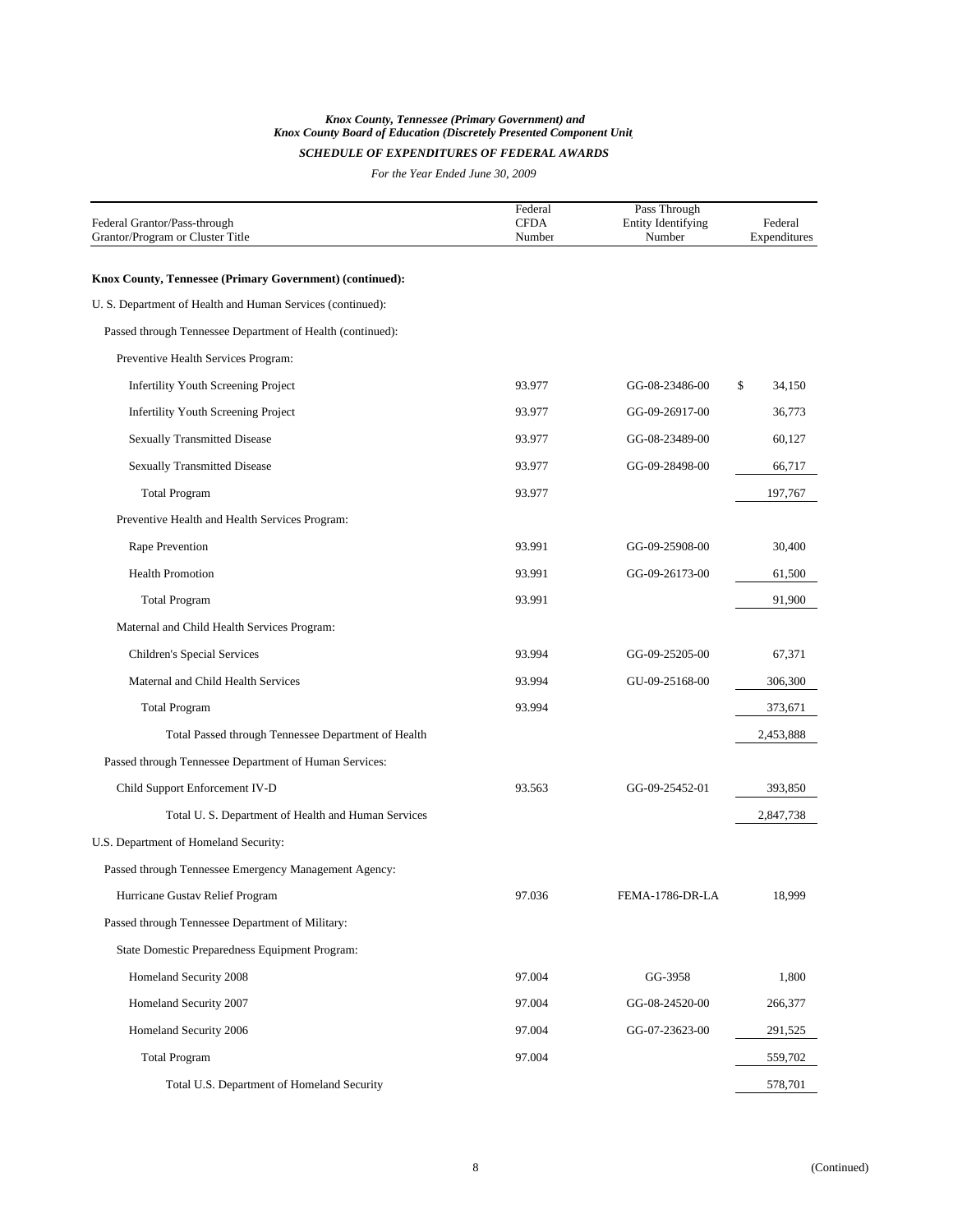# *SCHEDULE OF EXPENDITURES OF FEDERAL AWARDS*

|                                                                    | Federal     | Pass Through              |              |
|--------------------------------------------------------------------|-------------|---------------------------|--------------|
| Federal Grantor/Pass-through                                       | <b>CFDA</b> | <b>Entity Identifying</b> | Federal      |
| Grantor/Program or Cluster Title                                   | Number      | Number                    | Expenditures |
|                                                                    |             |                           |              |
| Knox County, Tennessee (Primary Government) (continued):           |             |                           |              |
| Office of National Drug Control Policy:                            |             |                           |              |
| Passed through Laurel County, Kentucky:                            |             |                           |              |
| High Intensity Drug Trafficking Areas                              | N/A         | $G-09-AP0001A$            | \$<br>9.256  |
| <b>High Intensity Drug Trafficking Areas</b>                       | N/A         | I8PAPP501Z                | 2,885        |
| <b>Total Office of National Drug Control Policy</b>                |             |                           | 12,141       |
| Total Federal Financial Assistance--Knox County Primary Government |             |                           | 6,774,209    |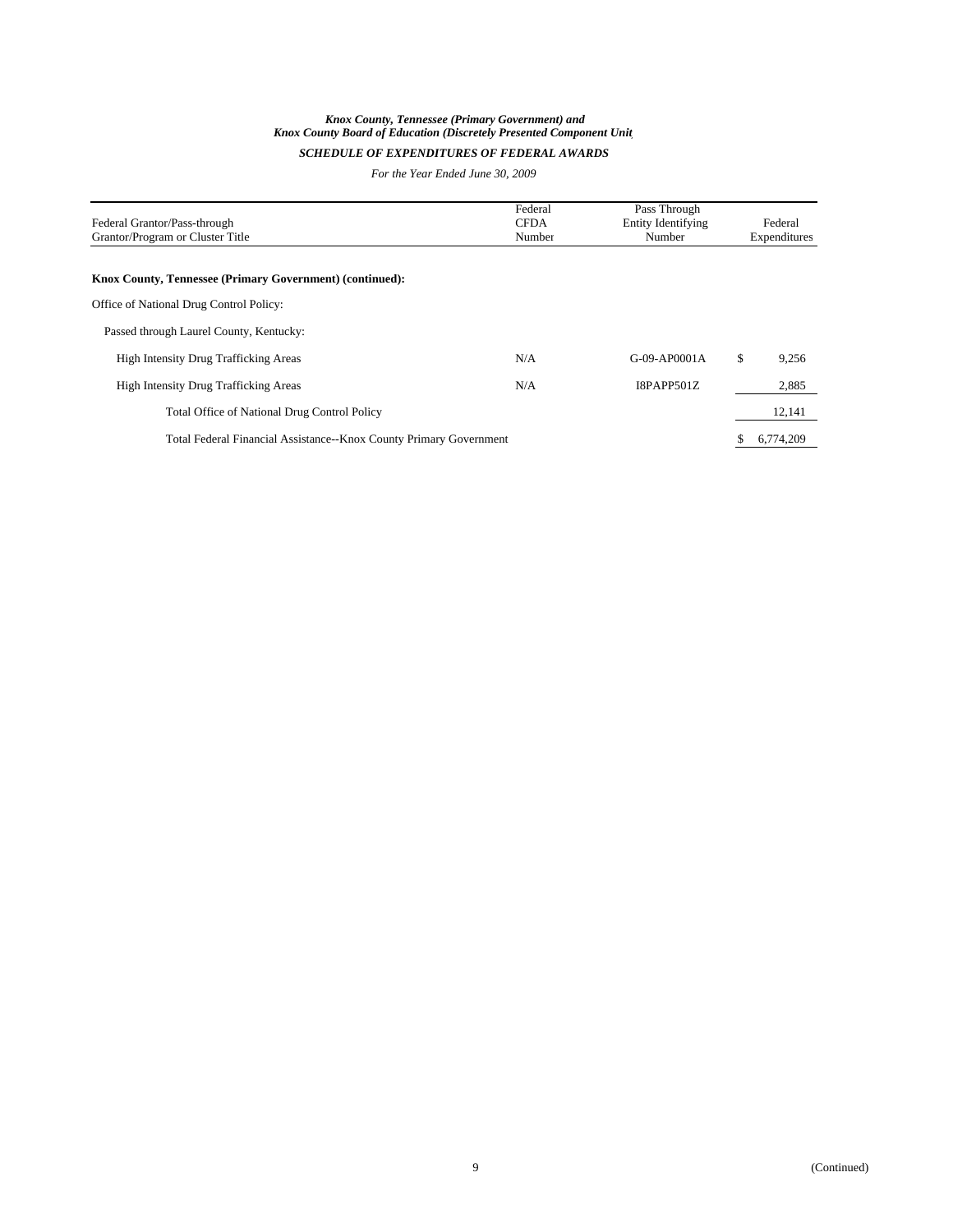# *SCHEDULE OF EXPENDITURES OF FEDERAL AWARDS*

| Federal Grantor/Pass-through<br>Grantor/Program or Cluster Title | Federal<br><b>CFDA</b><br>Number | Pass Through<br><b>Entity Identifying</b><br>Number | Federal<br>Expenditures |
|------------------------------------------------------------------|----------------------------------|-----------------------------------------------------|-------------------------|
|                                                                  |                                  |                                                     |                         |
| Knox County Board of Education (Component Unit):                 |                                  |                                                     |                         |
| U.S. Department of Agriculture:                                  |                                  |                                                     |                         |
| Passed through Tennessee Department of Agriculture:              |                                  |                                                     |                         |
| <b>Child Nutrition Cluster:</b>                                  |                                  |                                                     |                         |
| <b>USDA School Breakfast Program</b>                             | 10.553                           | N/A                                                 | \$<br>2,652,172         |
| USDA School Lunch Program                                        | 10.555                           | N/A                                                 | 8,297,826               |
| <b>Total Child Nutrition Cluster</b>                             |                                  |                                                     | 10,949,998              |
| <b>USDA Food Distribution (Commodities)</b>                      | 10.550                           | N/A                                                 | 1,340,685               |
| Total U.S. Department of Agriculture                             |                                  |                                                     | 12,290,683              |
| U.S. Department of Housing and Urban Development:                |                                  |                                                     |                         |
| Passed through City of Knoxville:                                |                                  |                                                     |                         |
| Youth Academy of Finance                                         | 14.244                           | $C-06-0172$                                         | 38,159                  |
| Total U.S. Department of Housing and Urban Development           |                                  |                                                     | 38,159                  |
| U.S. Department of Labor:                                        |                                  |                                                     |                         |
| Passed through Tennessee Department of Labor:                    |                                  |                                                     |                         |
| <b>Adult Education Incentive</b>                                 | 17.267                           | 07-16-FY6-1AE-NCNTV                                 | 12,000                  |
| Total U.S. Department of Labor                                   |                                  |                                                     | 12,000                  |
| U.S. Department of Transportation:                               |                                  |                                                     |                         |
| STEM Education for Teachers - Federal Highway Administration     | 20.200                           | DTFH61-08-G-00020                                   | 12,986                  |
| Total U.S. Department of Transportation                          |                                  |                                                     | 12,986                  |
| U.S. Department of Education:                                    |                                  |                                                     |                         |
| Passed through Tennessee Department of Education:                |                                  |                                                     |                         |
| Title I Part A                                                   | 84.010A                          | 2009                                                | 13,603,444              |
| Special Education Program:                                       |                                  |                                                     |                         |
| Individuals with Disabilities Education Act Part B               | 84.027A                          | 2007.21                                             | 674,682                 |
| Individuals with Disabilities Education Act Part B               | 84.027A                          | 2008.01                                             | 235,082                 |
| Individuals with Disabilities Education Act Part B               | 84.027A                          | 2008.21                                             | 132,795                 |
| Individuals with Disabilities Education Act Part B               | 84.027A                          | 2009.01                                             | 10,329,371              |
| Special Education - AYP                                          | 84.027A                          | 2009                                                | 72,388                  |
| <b>Total Program</b>                                             | 84.027A                          |                                                     | 11,444,318              |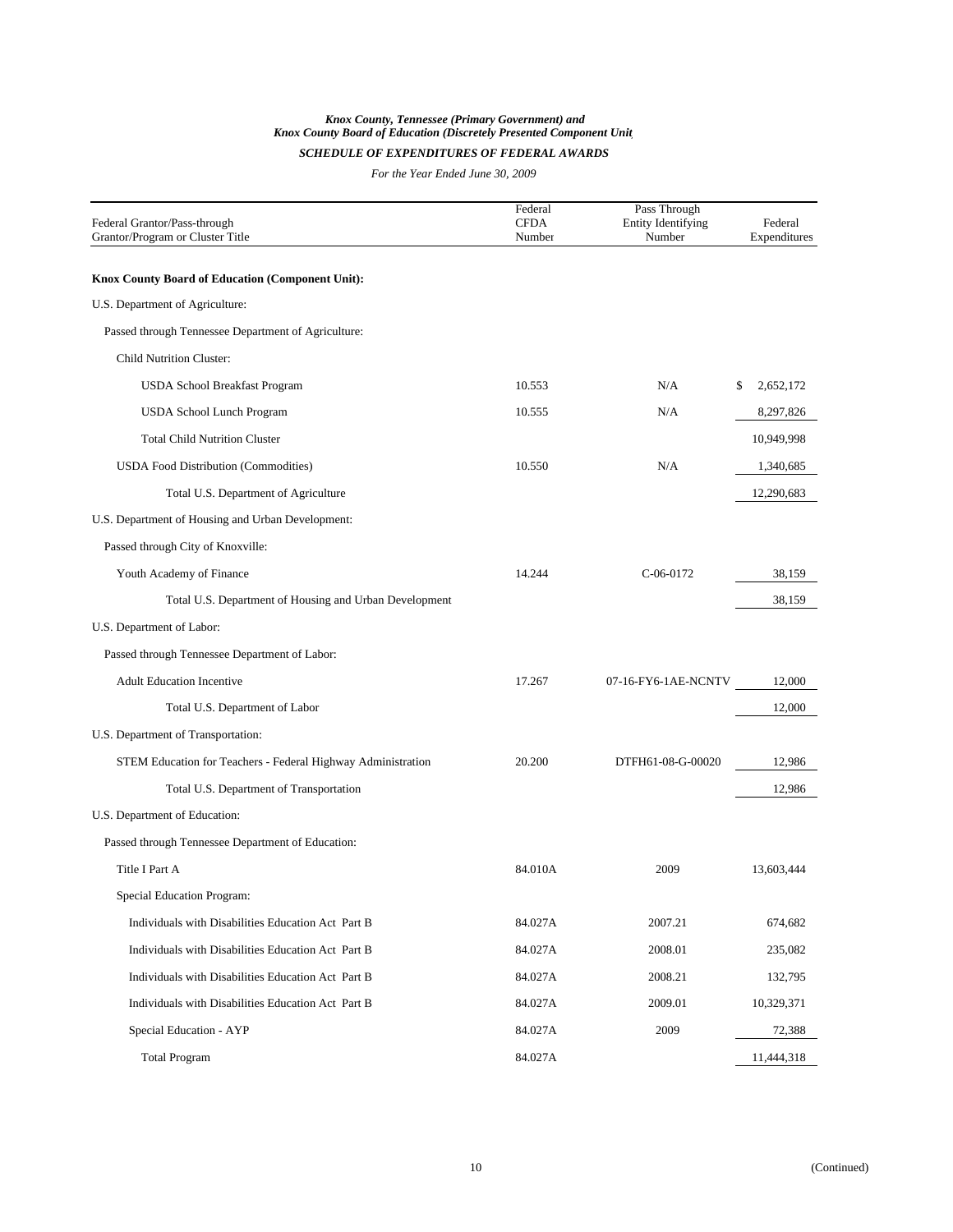# *SCHEDULE OF EXPENDITURES OF FEDERAL AWARDS*

| Federal Grantor/Pass-through<br>Grantor/Program or Cluster Title | Federal<br><b>CFDA</b><br>Number | Pass Through<br><b>Entity Identifying</b><br>Number | Federal<br>Expenditures |
|------------------------------------------------------------------|----------------------------------|-----------------------------------------------------|-------------------------|
| Knox County Board of Education (Component Unit) (continued):     |                                  |                                                     |                         |
| U.S. Department of Education (continued):                        |                                  |                                                     |                         |
| Passed through Tennessee Department of Education (continued):    |                                  |                                                     |                         |
| Career and Technical Education Program:                          |                                  |                                                     |                         |
| Perkins IV                                                       | 84.048A                          | 2009                                                | \$<br>32,268            |
| Carl Perkins                                                     | 84.048A                          | 2009                                                | 839,094                 |
| <b>Total Program</b>                                             | 84.048A                          |                                                     | 871,362                 |
| Special Education - Preschool Program:                           |                                  |                                                     |                         |
| Preschool                                                        | 84.173A                          | 2007.21                                             | 597                     |
| Preschool                                                        | 84.173A                          | 2008.01                                             | 442                     |
| Preschool                                                        | 84.173A                          | 2008.21                                             | 22,613                  |
| Preschool                                                        | 84.173A                          | 2009.01                                             | 329,996                 |
| <b>Total Program</b>                                             | 84.173A                          |                                                     | 353,648                 |
| Title IV                                                         | 84.186A                          | 2009                                                | 209,550                 |
| Youth Violence and Drug Prevention                               | 84.186B                          | Year 2                                              | 75,000                  |
| Homeless Education                                               | 84.196A                          | 2009                                                | 116,068                 |
| Title II Part D                                                  | 84.318X                          | 2009                                                | 120,169                 |
| Title V                                                          | 84.298A                          | 2009                                                | 504,720                 |
| <b>Reading First</b>                                             | 84.357                           | 2008                                                | 877,822                 |
| Early Reading First                                              | 84.359                           | 2009                                                | 250,170                 |
| School Improvement                                               | 84.377A                          | 2009                                                | 267,403                 |
| English Language Acquisition Program:                            |                                  |                                                     |                         |
| Title III                                                        | 84.365A                          | 2009                                                | 192,749                 |
| Title III - Immigrant                                            | 84.365A                          | 2009                                                | 15,000                  |
| <b>Total Program</b>                                             | 84.365A                          |                                                     | 207,749                 |
| Improving Teacher Quality Program:                               |                                  |                                                     |                         |
| Title II Part A                                                  | 84.367A                          | 2009                                                | 2,282,789               |
| Title II Part A                                                  | 84.367A                          | 2009                                                | 7,380                   |
| <b>Total Program</b>                                             |                                  |                                                     | 2,290,169               |
| ARRA - State Fiscal Stabilization Fund                           | 84.394                           | 2009                                                | 2,771,600               |
| Total passed through Tennessee Department of Education           |                                  |                                                     | 33,963,192              |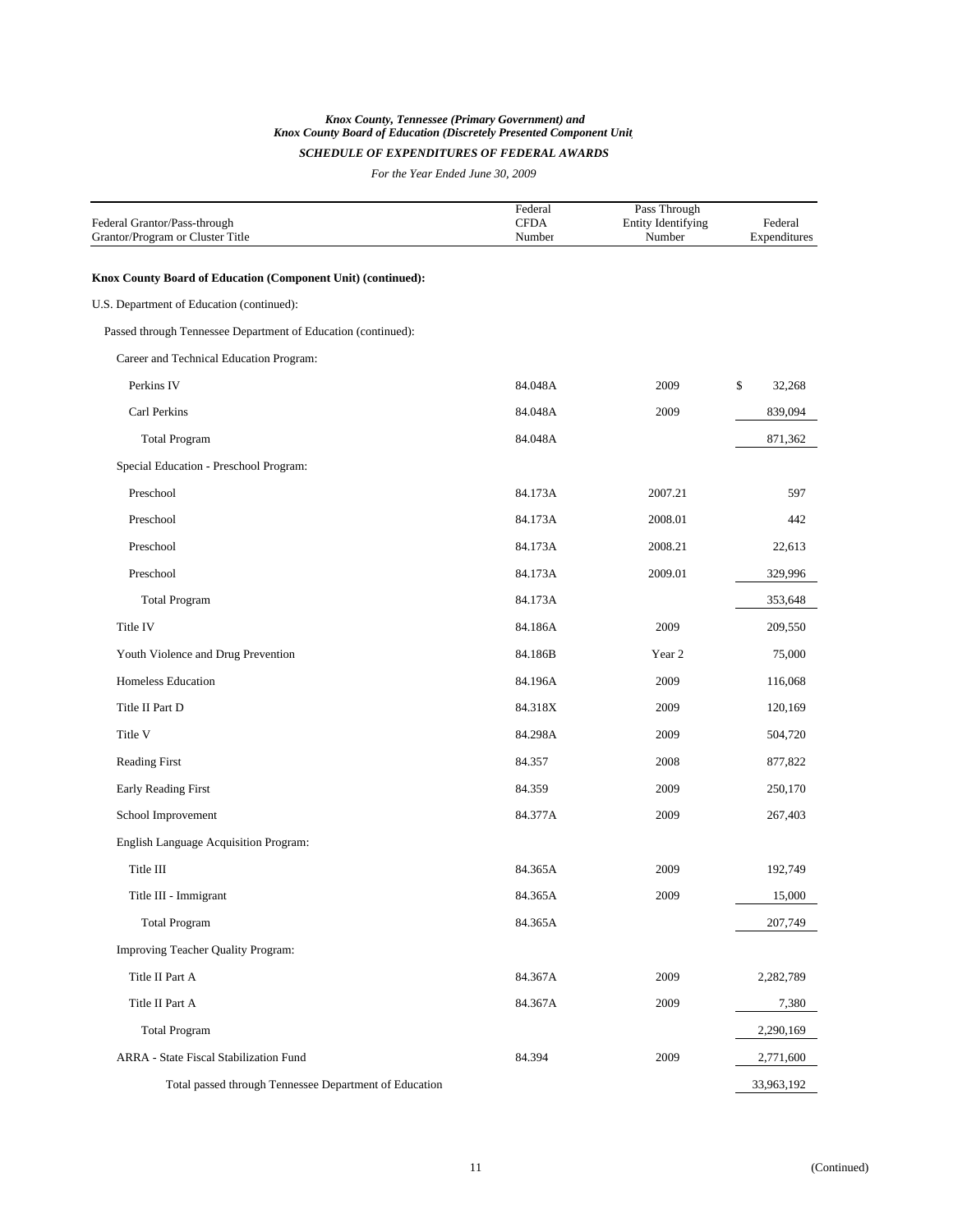# *SCHEDULE OF EXPENDITURES OF FEDERAL AWARDS*

*For the Year Ended June 30, 2009*

| Federal Grantor/Pass-through<br>Grantor/Program or Cluster Title                    | Federal<br><b>CFDA</b><br>Number | Pass Through<br><b>Entity Identifying</b><br>Number | Federal<br>Expenditures |
|-------------------------------------------------------------------------------------|----------------------------------|-----------------------------------------------------|-------------------------|
| Knox County Board of Education (Component Unit) (continued):                        |                                  |                                                     |                         |
| U.S. Department of Education (continued):                                           |                                  |                                                     |                         |
| Passed through Tennessee Department of Labor and Workforce Development:             |                                  |                                                     |                         |
| <b>Adult Education Program:</b>                                                     |                                  |                                                     |                         |
| <b>Adult Basic Education</b>                                                        | 84.002                           | Z-09-213481-00                                      | \$<br>232,342           |
| <b>Adult Education - Carryover Project</b>                                          | 84.002                           | Z-08-020798-00                                      | 25,728                  |
| <b>English Literacy and Civics</b>                                                  | 84.002                           | Z-09-213236-00                                      | 48,488                  |
| <b>Total Program</b>                                                                | 84.002                           |                                                     | 306,558                 |
| Total passed through Tennessee Department of Labor and Workforce<br>Development     |                                  |                                                     | 306,558                 |
| Passed through Tennessee Department of Human Services:                              |                                  |                                                     |                         |
| Case Manager                                                                        | 84.126A                          | GG-08-22112-01                                      | 21.119                  |
| Total passed through Tennessee Department of Human Services                         |                                  |                                                     | 21,119                  |
| Total U.S. Department of Education                                                  |                                  |                                                     | 34,290,869              |
| Corporation for National and Community Service:                                     |                                  |                                                     |                         |
| Passed through Tennessee Department of Education:                                   |                                  |                                                     |                         |
| Learn & Serve                                                                       | 94.004                           | $009-07-1-021$                                      | 7,741                   |
| Total Corporation for National and Community Service                                |                                  |                                                     | 7,741                   |
| Total Federal Financial Assistance--Knox County Board of Education (Component Unit) |                                  |                                                     | 46,652,438              |
| <b>Total Federal Financial Assistance</b>                                           |                                  |                                                     | 53,426,647<br>s         |

The accompanying notes are an integral part of the schedule.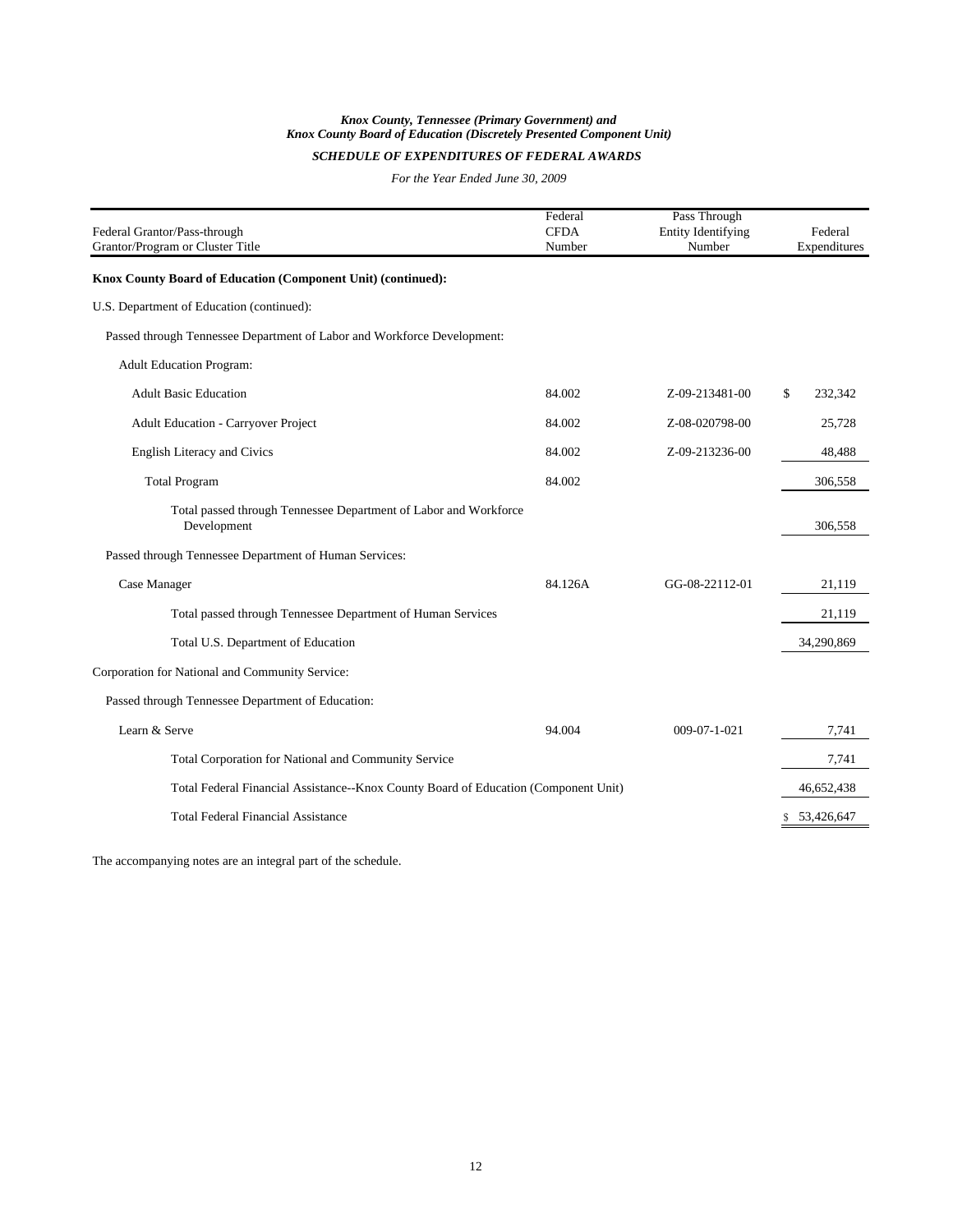# *SCHEDULE OF EXPENDITURES OF STATE AWARDS*

| Program Title                                        | Identifying<br>Number | <b>State</b><br>Expenditures |
|------------------------------------------------------|-----------------------|------------------------------|
|                                                      |                       |                              |
| Knox County, Tennessee (Primary Government):         |                       |                              |
| Tennessee Department of Corrections:                 |                       |                              |
| Community Corrections (CAPP)                         | Z-08-021319-01        | 619,824<br>\$                |
| <b>Total Tennessee Department of Corrections</b>     |                       | 619,824                      |
| Tennessee Commission on Children and Youth:          |                       |                              |
| Children Services - Youth Officer                    | Z-09-22871-00         | 9,000                        |
| Total Tennessee Commission on Children and Youth     |                       | 9,000                        |
| Tennessee Comptroller of the Treasury:               |                       |                              |
| Reappraisal                                          | 30711                 | 136,079                      |
| Total Tennessee Comptroller of the Treasury          |                       | 136,079                      |
| Tennessee Department of State:                       |                       |                              |
| Tennessee Arts Commission - Public Library Heartland | N/A                   | 10,000                       |
| Tennessee Arts Commission - Jazz Festival            | Z-09-215831-00        | 4,800                        |
| Total Tennessee Department of State                  |                       | 14,800                       |
| Tennessee Department of Health:                      |                       |                              |
| <b>Tuberculosis Nursing</b>                          | GG-09-25487-00        | 203,829                      |
| Immunization                                         | GG-08-23276-00        | 47,418                       |
| Immunization                                         | GG-09-27308-00        | 57,733                       |
| <b>Sexual Transmitted Disease</b>                    | GG-08-23489-00        | 16,750                       |
| <b>Sexual Transmitted Disease</b>                    | GG-09-28498-00        | 18,484                       |
| <b>Family Planning</b>                               | GU-09-25168-00        | 40,400                       |
| Oral Health                                          | GG-09-25486-00        | 219,000                      |
| <b>Adolescent Pregnancy</b>                          | GG-09-25469-00        | 50,000                       |
| <b>Health Community Development</b>                  | GG-09-25883-00        | 37,151                       |
| Diabetes Management 2009                             | GG-09-25882-00        | 195,450                      |
| <b>EPSDT</b> Tenndercare                             | GG-09-25908-00        | 303,038                      |
| Children's Special Services                          | GG-09-25205-00        | 55,356                       |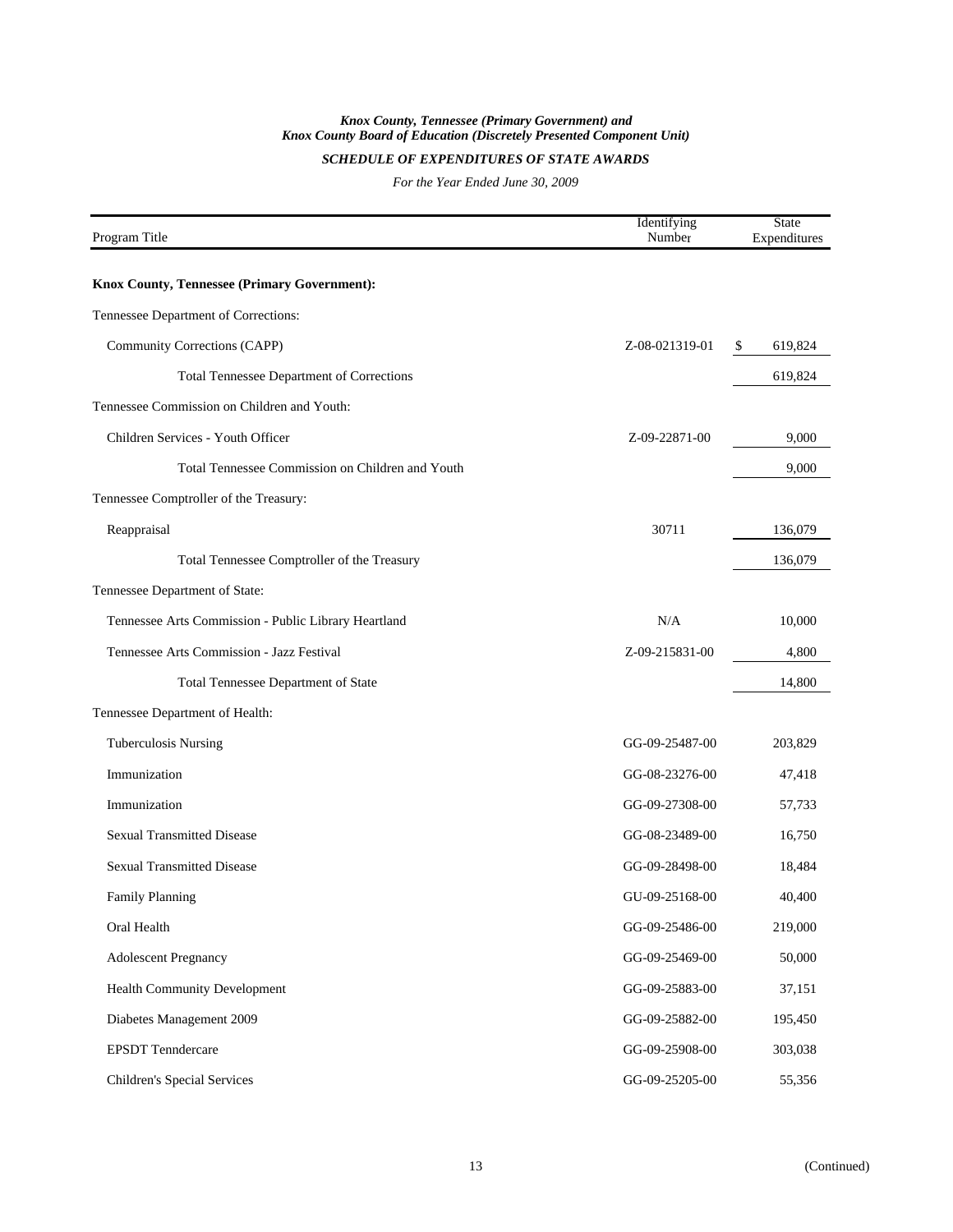# *SCHEDULE OF EXPENDITURES OF STATE AWARDS*

| Program Title                                                     | Identifying<br>Number | <b>State</b><br>Expenditures |
|-------------------------------------------------------------------|-----------------------|------------------------------|
| Knox County, Tennessee (Primary Government) (continued):          |                       |                              |
| Tennessee Department of Health (continued):                       |                       |                              |
| TennCare EPSDT Child in DCS                                       | $\rm N/A$             | \$<br>86,014                 |
| <b>Adult Emergency Dental Services</b>                            | GG-08-25166-00        | 192                          |
| Help Us Grow Successfully                                         | GG-09-25170-00        | 199,828                      |
| Total Tennessee Department of Health                              |                       | 1,530,643                    |
| Tennessee Department of Agriculture - Forestry Division:          |                       |                              |
| Tenn. Agriculture Enhancement Program - Beverly Park              | Z-09-213890-00        | 915                          |
| Tenn. Agriculture Enhancement Program - New Harvest               | 6922                  | 4,614                        |
| Tenn. Agriculture Enhancement Program - Schumpert                 | Z-09-213869-00        | 16,659                       |
| Total Tennessee Department of Agriculture - Forestry Division     |                       | 22,188                       |
| Tennessee Department of State:                                    |                       |                              |
| <b>Community Enhancement Grants:</b>                              |                       |                              |
| Knox County Community Grants-Parks and Recreation                 | N/A                   | 750                          |
| Knox County Community Grants-Public Library                       | N/A                   | 15,000                       |
| Knox County Community Grants-Senior Centers                       | N/A                   | 1,975                        |
| Sheriff's Sr. Citizen Awareness Network (SCAN)                    | N/A                   | 14,999                       |
| Total Tennessee Department of State                               |                       | 32,724                       |
| Tennessee Department of Transportation:                           |                       |                              |
| <b>Litter Grant</b>                                               | Z-08-20182-00         | 124,777                      |
| Total Tennessee Department of Transportation                      |                       | 124,777                      |
| Total State Financial Assistance - Knox County Primary Government |                       | 2,490,035                    |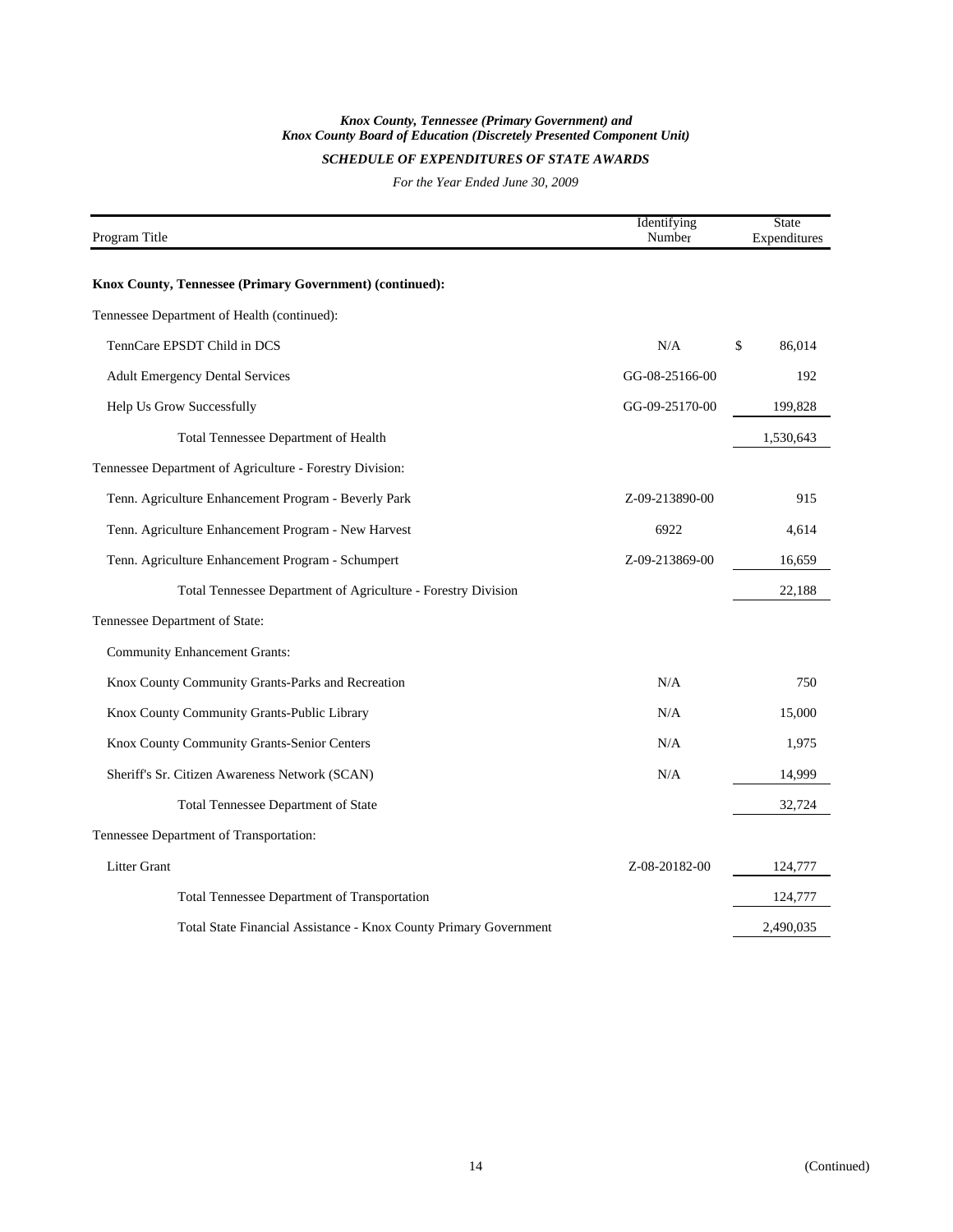# *SCHEDULE OF EXPENDITURES OF STATE AWARDS*

*For the Year Ended June 30, 2009*

| Program Title                                                                     | Identifying<br>Number | <b>State</b><br>Expenditures |
|-----------------------------------------------------------------------------------|-----------------------|------------------------------|
| Knox County Board of Education (Component Unit):                                  |                       |                              |
| Tennessee Department of Education:                                                |                       |                              |
| Safe Schools                                                                      | 2007-2008             | 139,040<br>\$                |
| Safe Schools                                                                      | 2008-2009             | 70,614                       |
| Early Childhood - Pilot                                                           | 2009                  | 136,804                      |
| Early Childhood - Pre-Kindergarten                                                | 2009                  | 1,504,849                    |
| Family Resource Center                                                            | 2009                  | 33,300                       |
| <b>LEAPS</b>                                                                      | 119-09-1-023          | 69,810                       |
| Coordinated School Health                                                         | <b>MOU</b>            | 197,094                      |
| Total Tennessee Department of Education                                           |                       | 2,151,511                    |
| Tennessee Department of Labor and Workforce Development:                          |                       |                              |
| <b>Adult Education</b>                                                            | Z-09-213481-00        | 77,447                       |
| <b>Adult Education - Carryover</b>                                                | Z-08-020798-00        | 8,576                        |
| <b>Adult Education - State</b>                                                    | Z-09-216878           | 23,757                       |
| <b>EL Civics</b>                                                                  | Z-08-21213-00         | 16,163                       |
| Total Tennessee Department of Labor and Workforce Development                     |                       | 125,943                      |
| Total State Financial Assistance--Knox County Board of Education (Component Unit) |                       | 2,277,454                    |
| <b>Total State Financial Assistance</b>                                           |                       | 4,767,489<br>S               |

The accompanying notes are an integral part of the schedule.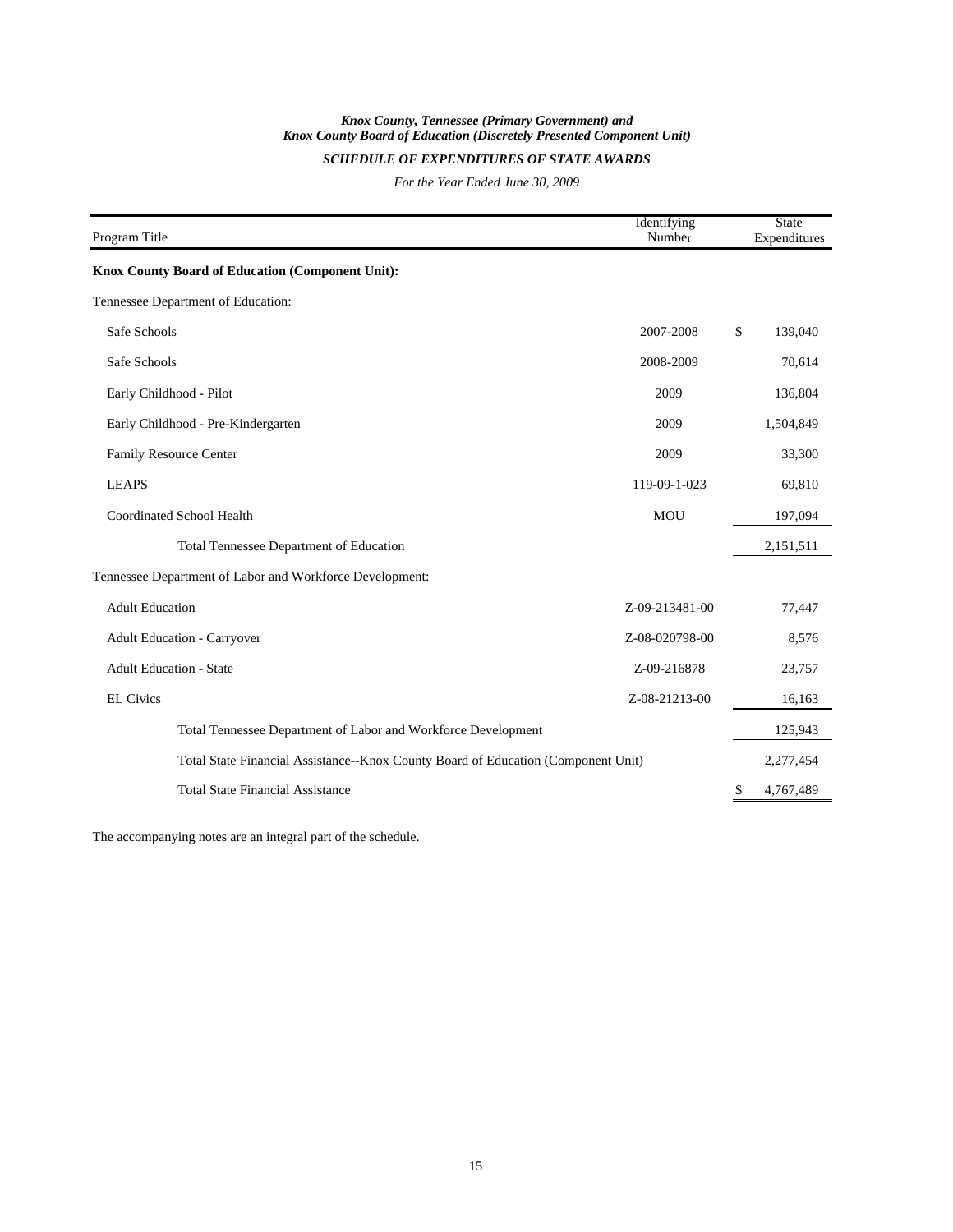# Notes to Schedules of Expenditures of Federal and State Awards

Year ended June 30, 2009

# **(1) Basis of Presentation**

The accompanying schedule of expenditures of federal awards includes the federal grant activity of Knox County, Tennessee, and its discretely presented component unit (the County), and is presented on the modified accrual basis of accounting. The information in this schedule is presented in accordance with the requirements of OMB Circular A-133, *Audits of States, Local Governments, and Non-Profit Organizations.* Therefore, some amounts presented in this schedule may differ from amounts presented in, or used in the preparation of, the Comprehensive Annual Financial Report.

Federal awards include all grants, contracts, and similar agreements entered into directly between the County and agencies and departments of the federal government, and all subawards to the County by nonfederal organizations pursuant to federal grants, contracts, and similar agreements.

In compliance with Tennessee state law, the accompanying schedule of expenditures of state awards is also included with this report. Such schedule presents all state funded financial awards, as defined by the State Comptroller's Office, and is prepared and presented in a manner consistent with the schedule of expenditures of federal awards.

# **(2) Loans Outstanding**

The County had the following loan funding balances outstanding at June 30, 2009. All of the loan additions are represented by program expenditures, but only a portion comes from the federal grant with the remainder from program income:

| <b>Cluster / Program Title</b>                                                           | <b>CFDA</b><br><b>Number</b> | <b>FY 2009 Loan</b><br><b>Funding</b> | Outstanding<br><b>Balance</b> |
|------------------------------------------------------------------------------------------|------------------------------|---------------------------------------|-------------------------------|
| <b>Community Development Block Grant</b><br><b>HOME</b> Investment Partnerships Programs | 14.218<br>14.239             | $\sim$<br>272.948                     | 1.404.408<br>1,407,010        |

# **(3) Subrecipients**

Of the federal expenditures presented in the schedule, the County provided federal awards to subrecipients as follows:

|                                              | <b>CFDA</b><br><b>Number</b> | <b>Amounts</b><br><b>Provided to</b><br><b>Subrecipients</b> |         |
|----------------------------------------------|------------------------------|--------------------------------------------------------------|---------|
| <b>Community Development Block Grant</b>     | 14.218                       |                                                              | 412,713 |
| <b>HOME</b> Investment Partnerships Programs | 14.239                       |                                                              | 298,848 |
| <b>Community Prevention</b>                  | 93.959                       |                                                              | 17,500  |
| <b>Total Subrecipient Awards</b>             |                              |                                                              | 729.061 |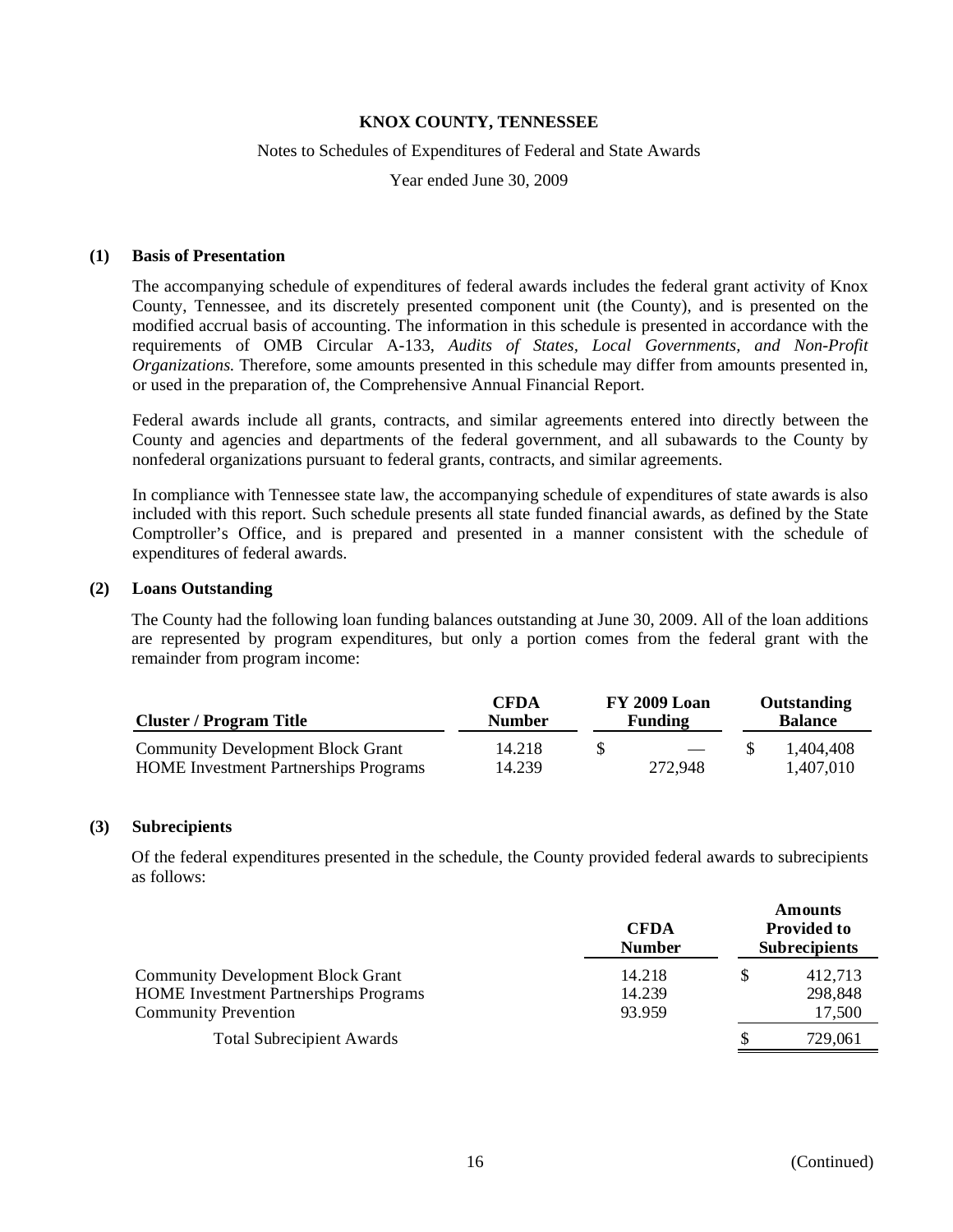# Notes to Schedules of Expenditures of Federal and State Awards

Year ended June 30, 2009

# **(4) Non-cash Assistance**

The County is the recipient of certain federal awards that do not result in cash receipts or disbursements, including distribution of U.S. Department of Agriculture (USDA) Food Commodities (CFDA No. 10.550), which are valued based on a USDA price list obtained from the Tennessee Department of Health.

# **(5) Indirect Costs**

A number of the County's federal and state funded programs allow indirect costs to be charged and include them as a line item in the grant budget. However, if the grant budget does not specifically provide for indirect costs to be charged, none of the indirect costs are reported as costs to the grantor nor are the costs included or presented in the schedules of expenditures of federal and state awards.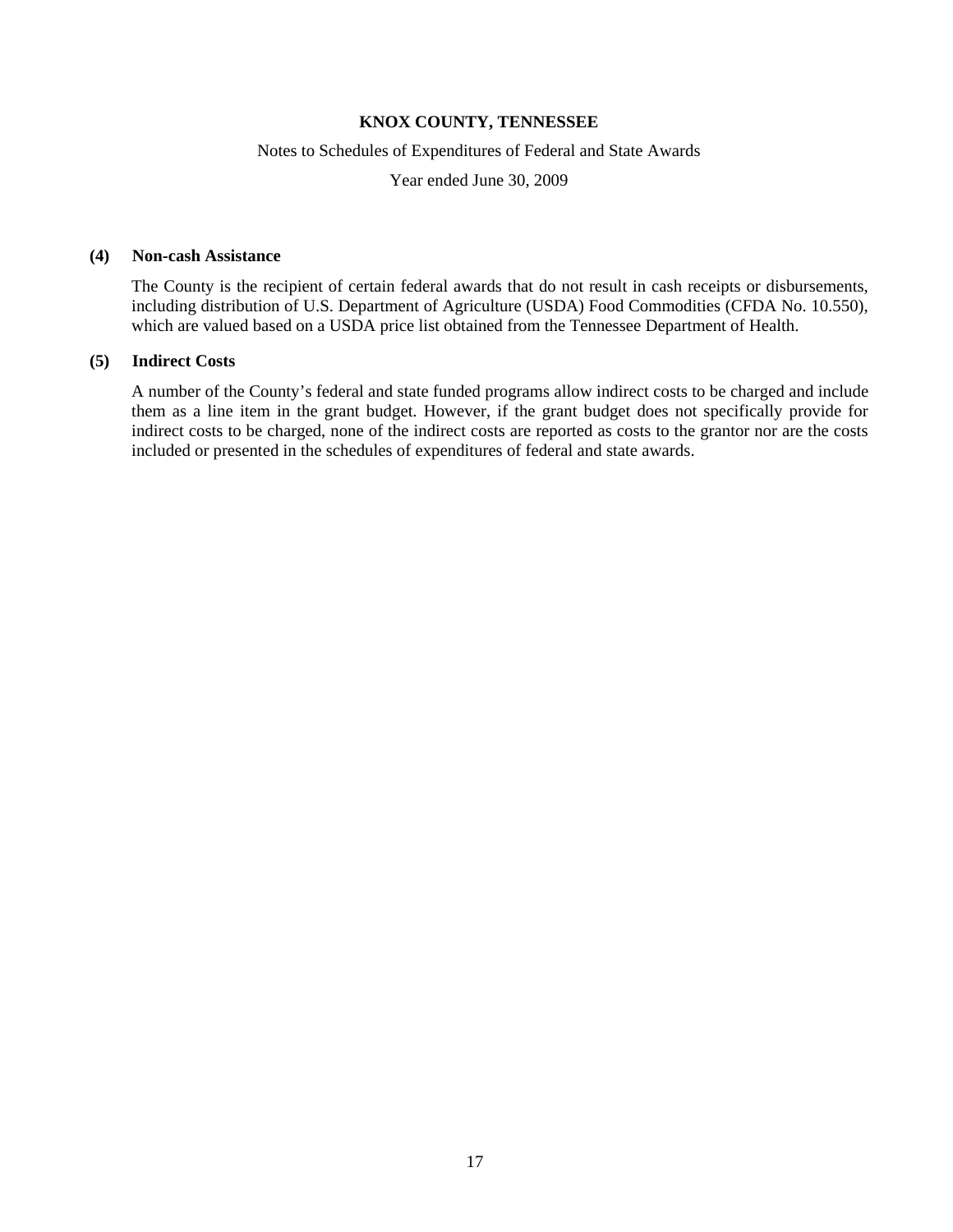# Schedule of Findings and Questioned Costs

Year ended June 30, 2009

# **(1) Summary of Auditors' Results**

- (a) The type of report issued on the basic financial statements: **Unqualified opinion**
- (b) Significant deficiencies in internal control was disclosed by the audit of the basic financial statements: **None reported**

Material weaknesses: **None**

- (c) Noncompliance which is material to the basic financial statements: **None**
- (d) Significant deficiencies in internal control over major programs: **Yes**

Material weaknesses: **Yes – see note (3)**

- (e) The type of report issued on compliance for major programs: **Unqualified opinion**
- (f) Any audit findings which are required to reported under Section 510(a) of OMB Circular A-133: **Yes – see note (3)**
- (g) Major programs:

| CFDA number                     | Name of federal program or cluster            |  |
|---------------------------------|-----------------------------------------------|--|
| <b>Child Nutrition Cluster:</b> |                                               |  |
| 10.553                          | <b>USDA School Breakfast Program</b>          |  |
| 10.555                          | <b>USDA School Lunch Program</b>              |  |
| Other Programs:                 |                                               |  |
| 84.010A                         | Title I Part A                                |  |
| 84.367A                         | Title II Part A                               |  |
| 84.394                          | <b>ARRA</b> - State Fiscal Stabilization Fund |  |
|                                 |                                               |  |

- (h) Dollar threshold used to distinguish between Type A and Type B programs: **\$1,602,799**
- (i) Auditee qualified as a low-risk auditee under Section .530 of OMB Circular A-133: **No**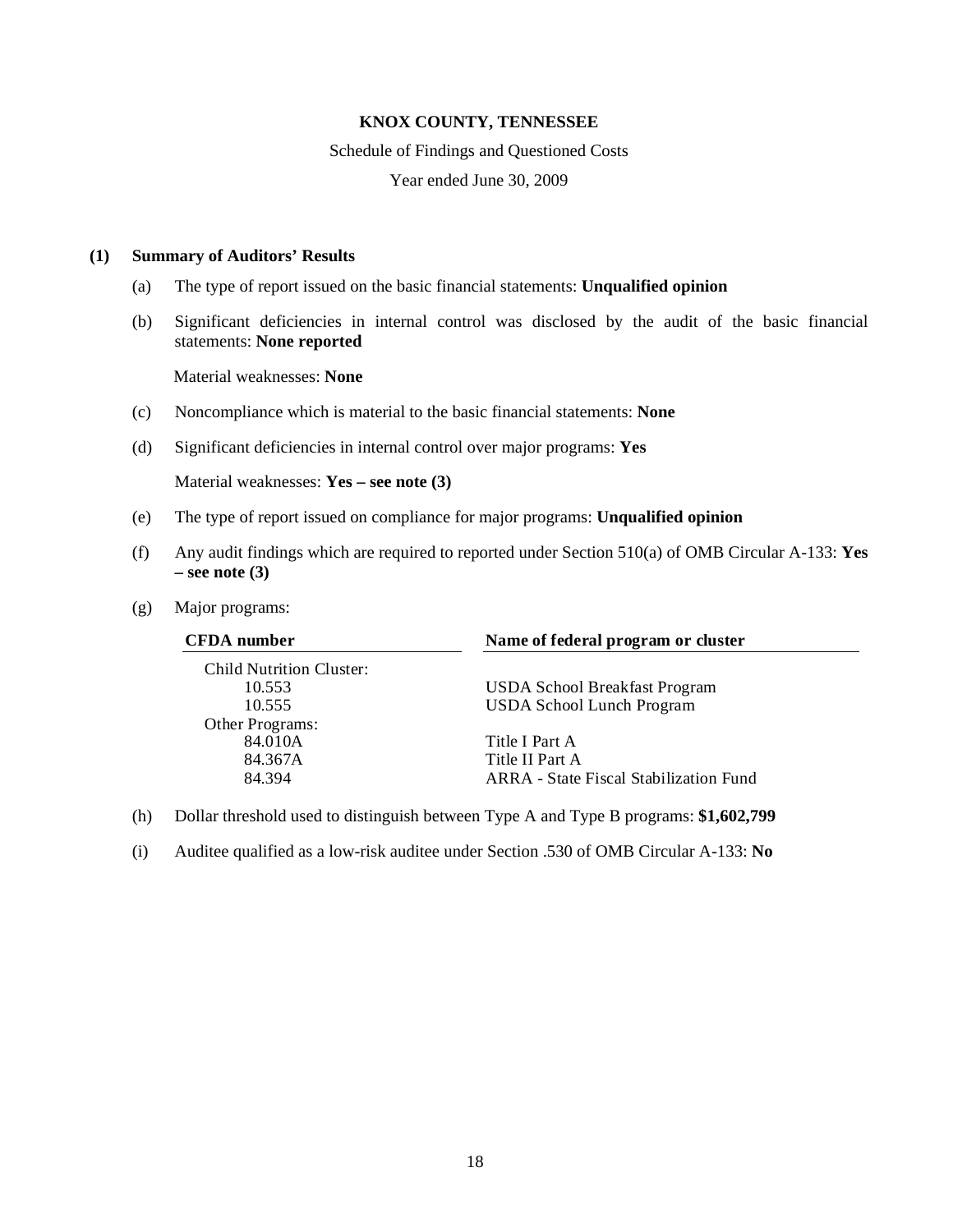Schedule of Findings and Questioned Costs

Year ended June 30, 2009

**(2) Findings Relating to the Financial Statements Reported in Accordance with** *Government Auditing Standards***:** 

None.

# **(3) Findings and Questioned Costs Relating to Federal Awards:**

*Finding 2009-01: Activities Allowed / Unallowed* 

| <b>Finding Type:</b>       | <b>Material Weakness</b>            |
|----------------------------|-------------------------------------|
| $CFDA#$ :                  | 84.367A – Title II Part A           |
| <b>Federal Agency:</b>     | <b>U.S. Department of Education</b> |
| <b>Federal Award Year:</b> | July 1, 2008 to September 30, 2009  |

# *Requirement*

In accordance with OMB Circulars A-133 and A-87, employees who work on federal activities are required to have time and effort reporting to support the cost charged to the program. Employee costs charged to a federal grant must be supported by one of the following three types of documentation: (1) a contemporaneous timesheet, (2) for an employee working solely on one grant, a semi-annual certification stating that the employee worked solely on that grant, and (3) a federally approved time study showing how an employee's time should be allocated among various federal grants.

# *Condition*

The Title II program typically utilizes semi-annual certifications to document and substantiate that employees worked solely in that program. However, during our testing of a sample of employees whose personnel costs had been charged to the grant, we noted that the time and effort certifications had not been performed during the 2009 fiscal year.

Subsequent to our initial request, a complete review was conducted for all personnel costs related to Title II by the individuals who supervised these employees. As a result of this review the employees' time was subsequently certified in two semi-annual periods.

# *Questioned Cost*

None, given that certifications supporting 100% of employee time and effort were ultimately provided and reviewed.

# *Possible Asserted Cause and Effect*

Controls over time and effort reporting were not operating effectively.